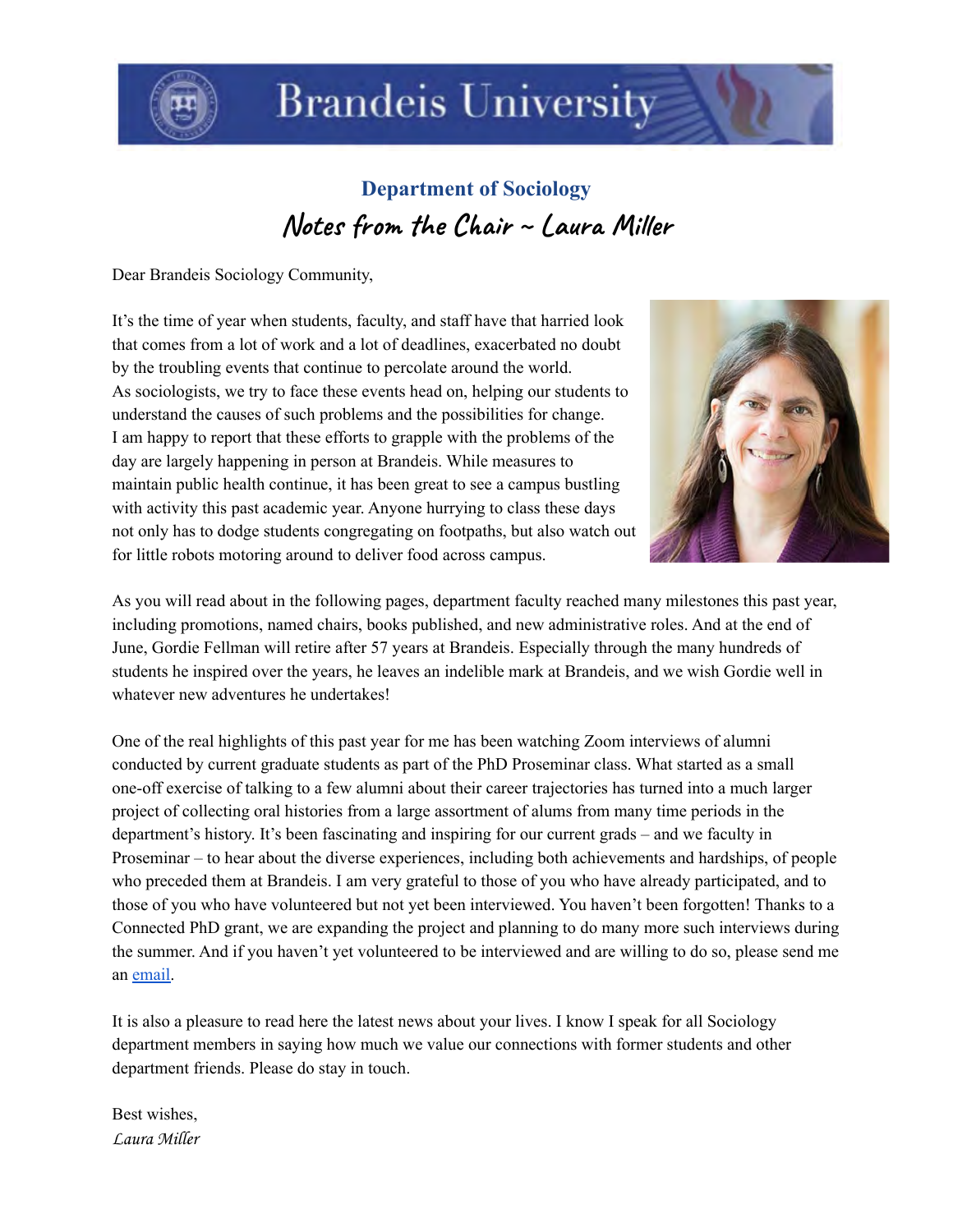

# **Brandeis University**

# **Faculty and Staff Notes**

### **~ Department of Sociology Faculty ~**

Wendy Cadge started a [three](https://www.brandeis.edu/gsas/news/news-stories/2021-new-dean-announcement.html) year term as Dean of the Graduate School of Arts & Sciences in June 2021. She misses teaching and hopes she is helping improve the experiences of graduate students through her work at GSAS. Her volume, *[Introduction](https://uncpress.org/book/9781469667607/chaplaincy-and-spiritual-care-in-the-twenty-first-century/) to Chaplaincy and Spiritual Care*, co-edited with Shelly Rambo will be published by the University of North Carolina Press in May 2022. She also worked with Sara Shostak and two undergraduates, Sophie Trachtenberg and Mariah Lewis, on how nurses at a major Boston hospital responded to COVID. Publications include:

- 2021. "Encountering the Social Determinants of Health on a COVID-19 ICU: Frontline Providers' Perspectives on Inequality in a Time of Pandemic" with Julia Bandini, Sara Shostak, Vivian Donahue, Mariah Lewis\*, Sophie Trachtenberg\*, Katelyn Grone, Robert Kacmarek, Laura Lux, Cristina Matthews, Mary Elizabeth McAuley, Frederic Romain, Colleen Snyderman, Tara Tehan,  Ellen Robinson. *Social Science & Medicine -- Qualitative Research in Health* 1.
- 2021. "Intensive Care Unit Nurses Living Through COVID-19: A Qualitative Study" with Mariah Lewis\*, Julia Bandini, Sara Shostak, Vivian Donahue, Sophie Trachtenberg\*, Katelyn Grone, Robert Kacmarek, Laura Lux, Cristina Matthews, Mary Elizabeth McAuley, Frederic Romain, Colleen Snyderman, Tara Tehan, Ellen Robinson. *Journal of Nursing Management.*

 Wendy published an article about teaching sociology with graduate student Ann Ward and Department alum Aja Antoine:

 2021. "Flipping the Classroom: Students' perceptions from an introductory sociology course" with Ann Ward\*, and Aja Antoine. *Learning and Teaching: the International Journal of Higher Education in the Social Sciences*. 14(3): 70-90.

Her research on port chaplains continues:

 Forthcoming. "The Work of Port Chaplains: Views from Seafarers Served" with Helen Sampson, Nelson Turgo, Sophie Gilliat-Ray and Graeme Smith" *Journal of Contemporary Religion*.

 2021. "A Working Theology: An Evaluation of the Popular Beliefs of Roman Catholic Filipino Seafarers." with Helen Sampson, Nelson Turgo, Sophie Gillat-Ray, Graeme Smith *Practical Theology* 6: 506-517.

Wendy continues to direct the [Chaplaincy](https://chaplaincyinnovation.org/) Innovation Lab and welcomed Grace Tien as a postdoc this year and several Brandeis undergraduates as research assistants. Highlights of the Lab's work are described in the **[annual](https://chaplaincyinnovation.org/about/annual-report-fiscal-year-2021) report**. Grants received through the Lab in 2021 were the following:

|  | <b>Boston University</b>     | Educating Effective Chaplains:                                                     |
|--|------------------------------|------------------------------------------------------------------------------------|
|  | Henry Luce Foundation        | Building and Supporting Resilience among<br>Frontline Spiritual Care Providers     |
|  | Charles H. Revson Foundation | Leading Where Life Happens: Mapping $&$<br>Building the Field of Jewish Chaplaincy |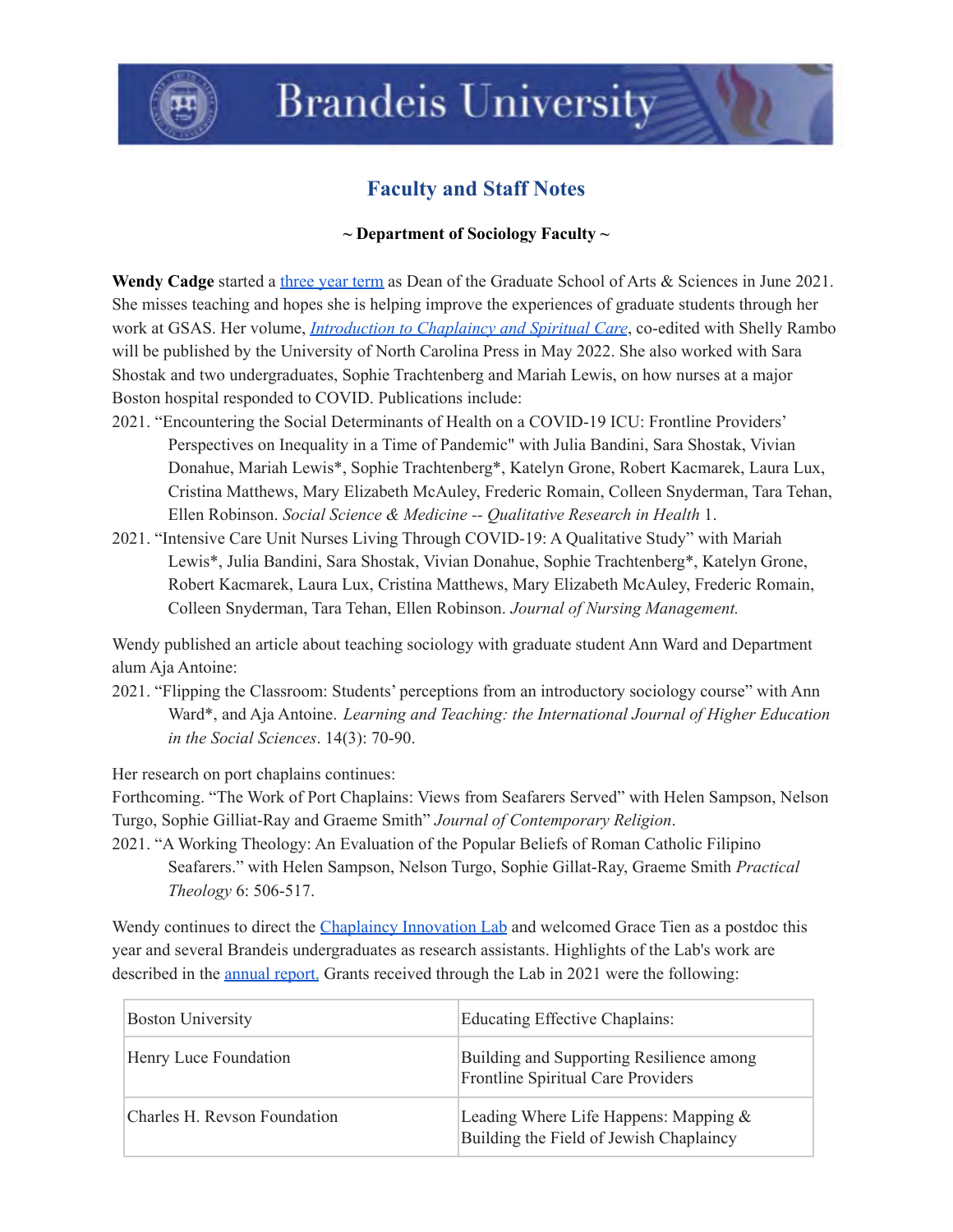| The Fetzer Institute                                                          | Chaplaincy Innovation Lab Collaboration with the<br><b>Fetzer Institute</b>                                        |
|-------------------------------------------------------------------------------|--------------------------------------------------------------------------------------------------------------------|
| Ruderman Family Foundation                                                    | Back to School: A Pilot Approach to Supporting<br>the Mental Health Needs of College Students                      |
| Harvard Divinity School                                                       | Mapping Buddhist Chaplains in North America                                                                        |
| Henry Luce Foundation                                                         | Further Support of Building and Supporting<br>Resilience among Frontline Spiritual Care<br>Providers               |
| <b>Templeton Religion Trust</b>                                               | Chaplains as Facilitators of Covenantal Pluralism:<br><b>Building Demand Based Models and Training</b><br>Programs |
| <b>Beth Israel Deaconness Medical Center</b>                                  | Spiritual Care Disparities in the Culture Health in<br><b>Community Centers</b>                                    |
| The Russell Berrie Foundation                                                 | Caring for Inter-Faith Caregivers: Resilience and<br>Support for Spiritual Care Providers in New<br>Jersey         |
| Center for Independent Documentary, Inc.                                      | <b>Boston's Hidden Sacred Spaces</b>                                                                               |
| <b>International Center of Chinese Buddhist</b><br>Culture and Education, USA | Understanding Buddhist Chaplains in North<br>America                                                               |

 **Gordie Fellman** has been retired for a full year from teaching. He misses meeting new students but does not miss redesigning classes, figuring out which new books to assign, ordering from the bookstore, updating syllabi, getting into synch with new technologies, etc.

 Gordie takes weekly piano lessons with a marvelously gifted teacher, accompanied by an hour a day of practice. He is also working with a superb editor on a complicated book. Gordie is also enjoying getting more than ever into cooking and indoor gardening. Ah.....And sleeping in when he feels like it, not just on weekends and non-teaching days..... Gordie comes to campus about once a week to dismantle the office that he's enjoyed for about fifty years. He is going through files of matters from decades ago. Heart strings are pulled often. Good memories, warm memories, uneasy memories, bad memories, etc.....Once Gordie decides which books to take home, he'll invite graduate and undergraduate students and anyone else to take books they want. Some will go to a high school teacher who is building up a social justice library in her school.

In October 2019 when Gordie decided to retire soon, he wondered what it would be like to be at home full

 time all year. Then COVID hit and being at home has meant rarely leaving it. And that's fine. Gordie is very happy to be at home but sad they cannot travel much. Gordie, Pamela, and their kids are healthy and making out okay, pandemic be damned....

 *The Department of Sociology congratulates Gordie on receiving the '2021 Peace Educator Scholar Award'from The Peace and Justice Studies Association (PJSA). We are also thrilled that Gordie has been selected as the Grand Marshall at the Brandeis University 2022 Commencement!*

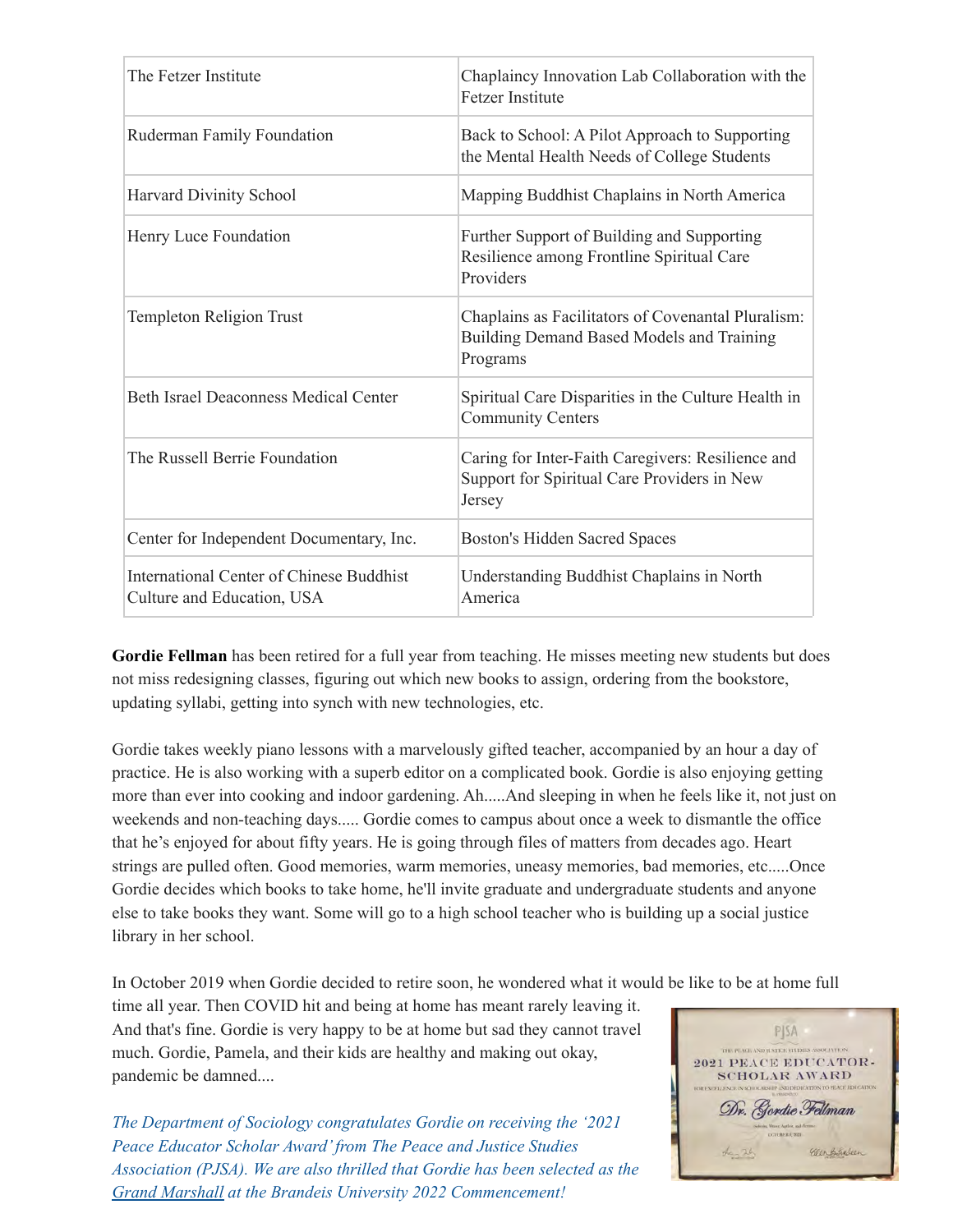**Karen V. Hansen** - As Karen returned to full time teaching in the fall, the university honored her with a named chair; she became the *Victor and Gwendolyn Beinfield Professor of Sociology*. She has designed and taught two new courses: "Investigating the Past: Historical methods in Sociology" and "Writing Activists' Lives: Biography, Gender, and Society."

 Her main intellectual obsession continues to be downward mobility. She and her co-PI, Nazli Kibria (Boston University) received a grant from Purpose Inc., supported by the Robert Wood Johnson Foundation, enabling her and the Cascading Lives team to deepen the work of the last two years (funded by the Bill & Melinda Gates Foundation and Raikes Foundation). In November, they launched a [project](https://www.brandeis.edu/cascading-lives/index.html) [website.](https://www.brandeis.edu/cascading-lives/index.html) She and Nazli just published an op-ed in the Hechinger Report: "Our [Schools](https://hechingerreport.org/opinion-our-schools-must-tell-a-better-and-more-complete-story-about-our-growing-economic-inequality/) Must Tell a Better and More Complete Story about our Growing [Inequality](https://hechingerreport.org/opinion-our-schools-must-tell-a-better-and-more-complete-story-about-our-growing-economic-inequality/)," (21 February 2022).

 A hard year was made painfully difficult when our dear colleague and friend, Debi Osnowitz, died unexpectedly. She had been a treasured member of the Cascading Lives research team and our project is more modest without her sparkling intellect and humor.

 **Sarah Mayorga** - This past summer, Sarah spent time writing her book, *Urban Specters*, on the everyday harms of racial capitalism in two working-class neighborhoods. She is now in the midst of rewriting it, after a wonderful book manuscript workshop in October. This fall she enjoyed teaching a brand-new Latinx Sociology course, where students put together their own podcast episodes on issues within Latinx Sociology, including undocumented student experiences, colorism, and queer inclusivity. Sarah is also happy to now be a Waltham resident! Her family moved into their new home in April.

 **Laura Miller** had a year of many administrative responsibilities. She is in her fourth year as Chair of the Sociology Department, and was also Acting Director of Graduate Studies for Sociology. In August 2021, she began a year as Chair of the American Sociological Association Consumers and Consumption section. In this role, she initiated a mentorship program for graduate student members of the section, and has been acting with other section members to spotlight the diversity of scholars and work in consumption studies. Laura continues her research on the place of cookbooks in vegetarian movements.

 **Michael Nooy-Strand** added a name to his own this year, borrowing a far better one than his own from his partner Helen. He published a paper in *Theory and Society* entitled "For a probabilistic sociology: a history of concept-formation with Pierre Bourdieu." He also has another paper coming out soon with *Sociological Theory* entitled "*Chance*, Orientation and Interpretation: Max Weber's Probabilism and the Future of Social Theory." At the end of the year, he received some good news on his book manuscript *The Victorian Burden: Morals, Markets and the Birth of Social Justice*. He deeply enjoyed teaching the Economic Sociology seminar in the fall of '21, with 7 intrepid graduate students asking what it might mean to "bring capitalism back in."

 **Chandler Rosenberger** is continuing his research on the Hong Kong democracy movement, especially how Chinese nationalists in government and media responded to it. He had hoped to travel to Ukraine to make a comparative study between protests in Hong Kong and the 2014 revolution in Kyiv, but COVID and now the war have postponed those plans indefinitely. He has instead been speaking on campus about the war, especially about the misguided ideas that led Vladimir Putin to believe that Ukraine was not a nation. Clearly, it is.

 **Sara Shostak** was thrilled by the publication of her book, *Back to the Roots: Memory, [Inequality,](https://www.rutgersuniversitypress.org/back-to-the-roots/9780813590141) and Urban [Agriculture](https://www.rutgersuniversitypress.org/back-to-the-roots/9780813590141)* in May 2021. A Fall book launch and celebration included Sara's reflections on doing community engaged research and a presentation by Norris Guscott about the [Massachusetts](https://mafoodsystem.org/) Food System [Collaborative's](https://mafoodsystem.org/) Equity Policy Network, a statewide working group that is facilitating connections between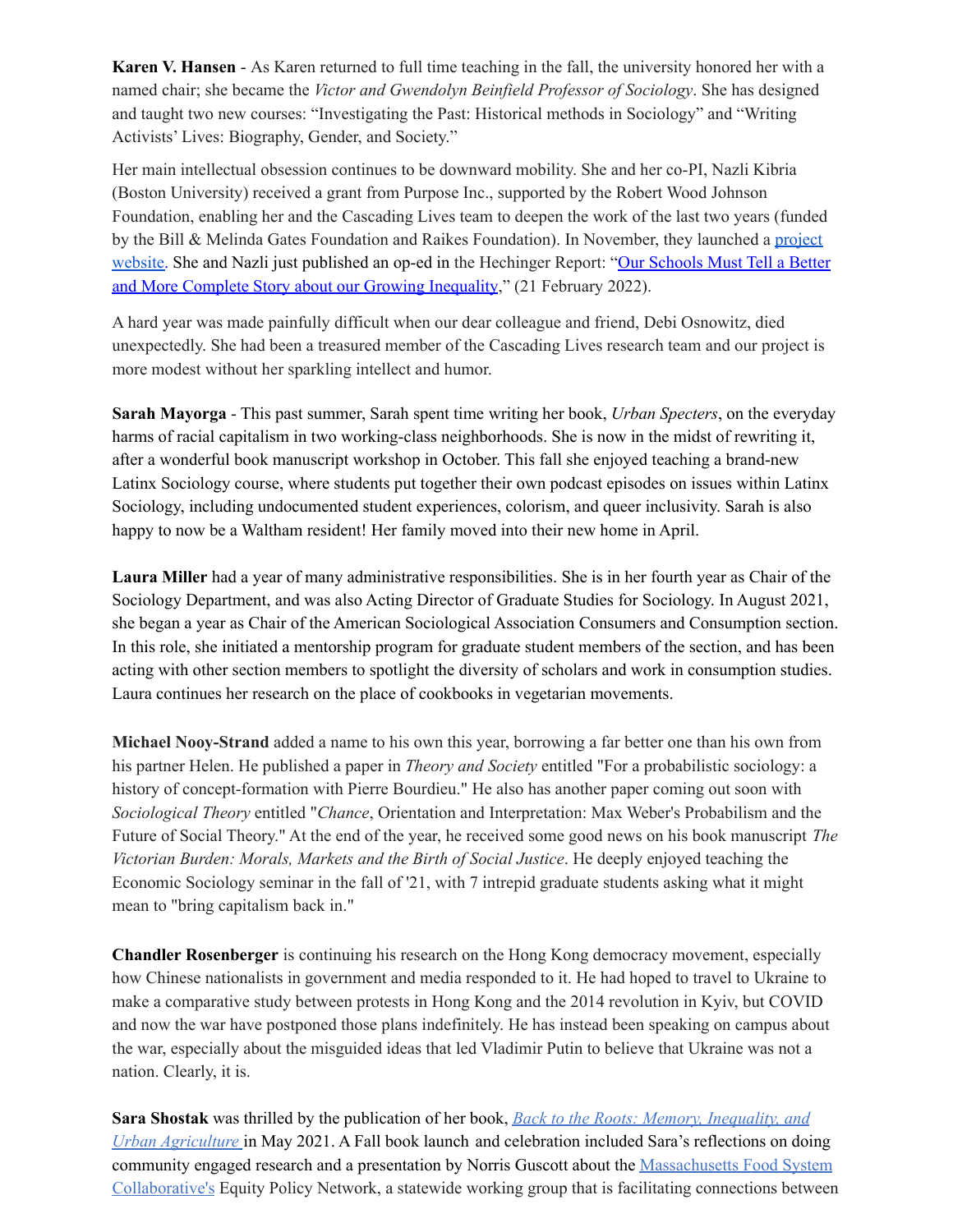BIPOC farmers and building capacity for policy [advocacy](https://mafoodsystem.org/news/equitycta/) that supports equity in the local food system (thanks again to Professor Sarah Mayorga for organizing!).

 Sara continues to do research to understand the possibilities and challenges of creating a just, equitable, and healthy food system. Her paper forthcoming in *Agriculture and Human Values* examines the role of metrics, which may not only entrench neoliberalism in urban agriculture organizations, but also provide a mechanism for challenging its assumptions, thereby advancing the project of food justice. She has begun data collection for a project that examines food system transformation (and questions about how to measure it) from the perspective of funders. She appreciates the excellent questions that she's received at recent talks at the MA Urban Farming Conference, the Soil and Water Conservation Society of New England, the University of Northern Colorado, Boston College, and the University of California – San Diego (and looks forward to upcoming talks at Columbia University and Université Paris, which she very much hopes to do in person!).

 It was a privilege for Sara to partner with Professor Wendy Cadge, nursing leaders from the Massachusetts General Hospital, and two undergraduate student research assistants, Sophie Trachtenberg ('21) and Mariah Lewis ('22), on a qualitative study of the experiences of frontline providers who served in COVID-19 ICUs during the first wave of the pandemic. The team has published two papers, to date[:](https://onlinelibrary.wiley.com/doi/full/10.1111/jonm.13353) [one](https://onlinelibrary.wiley.com/doi/full/10.1111/jonm.13353) which describes providers' experiences of the staffing models implemented to increase ICU capacity during the surge and [another](https://www.sciencedirect.com/science/article/pii/S2667321521000019) which examines how frontline providers perceive and attribute the devastatingly unequal impacts of COVID-19.

 On campus, Sara has been devoted to ongoing, collaborative efforts to advance civic and community engagement, including the establishment of the Community Engaged Scholars Program. She is looking forward to continuing to collaborate with partners, from across the university, in the context of the Vic and Bobbi Samuels '63 Center for Community Partnerships and Civic [Transformation,](https://alumni.brandeis.edu/news/2022/1-4-samuels-center.html) which will support faculty, staff, students and community partners in their efforts to repair the world.

 **Siri Suh** - In September 2021, Siri received a \$300,000 grant from the Gender Equity and Governance Program of the Hewlett Foundation for research on misoprostol, a uterotonic medication, in Francophone Africa. She is working with colleagues at Université Cheikh Anta Diop in Senegal and Université Joseph Ki-Zerbo in Burkina Faso to conduct comparative ethnographic research on availability, distribution, and use of misoprostol in formal and informal health care sectors. This project aims to explore how misoprostol, a drug with multiple obstetric indications including labor induction, pregnancy termination, and management of postpartum hemorrhage, is transforming the clinical, technological, and political landscape of reproduction in Burkina Faso and Senegal. Siri and her colleagues are also piloting a training program for health ethnography with graduate students at Université Cheikh Anta Diop and Université Joseph Ki-Zerbo.

 **Gowri Vijayakumar**'s new book, *At Risk: Indian Sexual Politics and the Global AIDS Crisis*, was published in July 2021 by Stanford University Press. Since then, she's been busy giving Zoom talks about the book, and was happy to celebrate the book's release with the sociology department in February. She has also been working on two other books. One, a co-edited volume called *Sociology of South Asia: Postcolonial Legacies, Global Imaginaries*, is in production at Palgrave. The second, an autobiography of the activist Akkai Padmashali, is forthcoming with Zubaan Books, an Indian feminist press, in spring 2022. Gowri is excited to be coordinating Dr. Padmashali's visit to Brandeis in spring 2022, sponsored by the Mandel Center for Humanities. Gowri developed a new course this year on the Sociology of Love, and revamped her HIV/AIDS, Society, and Politics course to reflect on our new pandemic moment. Her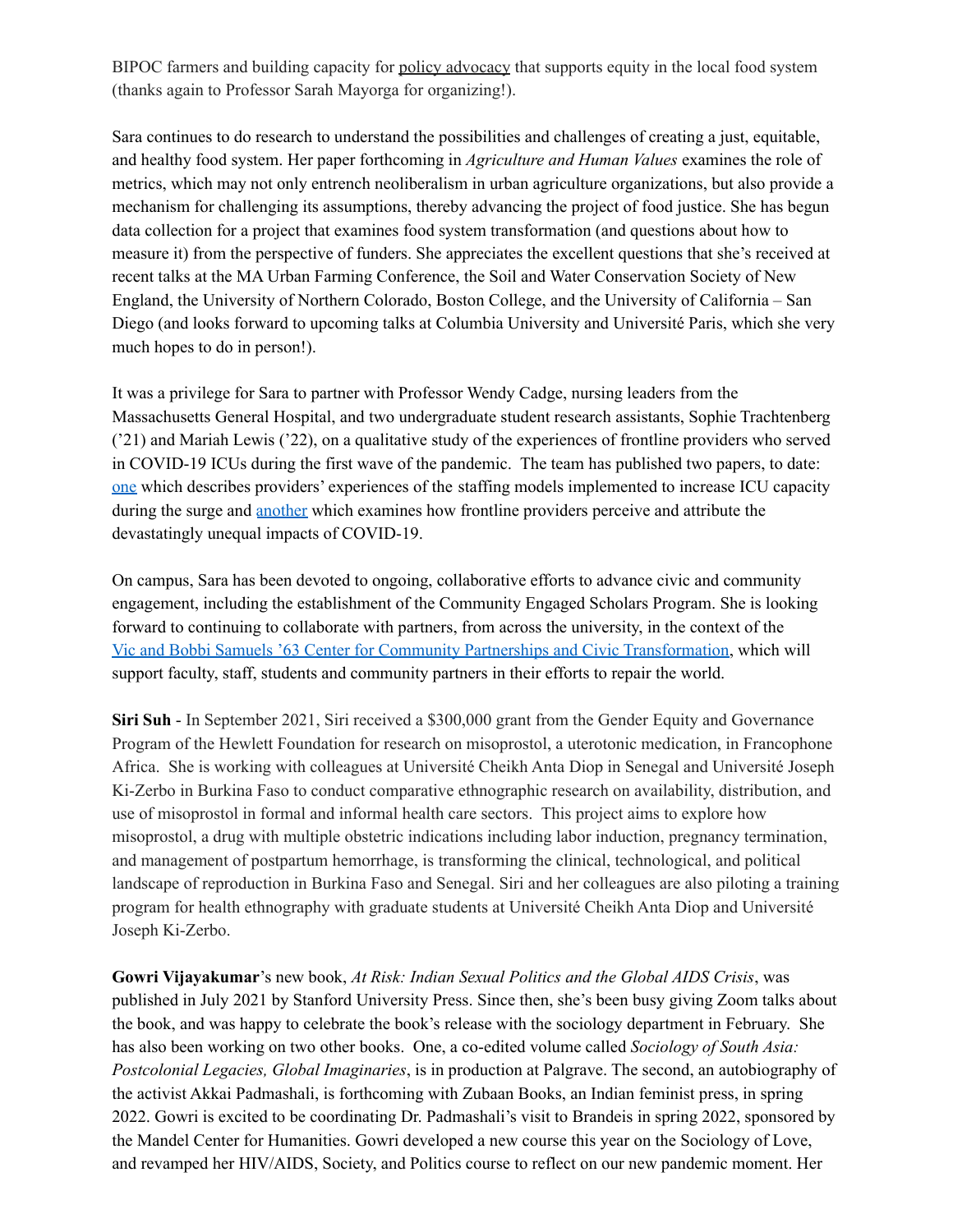## three-year-old started preschool this year and she had a new baby in March. *(Congratulations to Gowri and her family!)*

 **Derron Wallace**'s national and international research examines structural and cultural inequalities in education, focusing specifically on the experiences of Black youth. Informed by the work of Brandeis alumnus Bernard Coard, Derron recently co-authored a paper with a British sociologist, Remi Joseph-Salisbury: "Why, still, is the Black Caribbean Child Made Educationally Subnormal in the English School System?" The paper was published in October, 2021 in *Ethnic and Racial Studies,* a world-leading journal on racial and ethnic inequality. Partnering with an economist, an anthropologist and a literary scholar, Derron served as lead co-editor of a special issue on "Education Across the African Diaspora" for  the *Peabody Journal of Education*, a top-ranked journal in the field of education. The special issue commemorates the presence and power of African descendants in the Americas. It was published in September, 2021. With a 2021-2022 National Academy of Education/Spencer Research Award, Derron is putting the finishing touches on his ethnography, *Ethnic Expectation: Race, Culture and Schooling Black Caribbean Youth in London and New York.*

#### **~ Emeriti Faculty ~**

 **Carmen Sirianni** founded [CivicGreen](https://sites.tufts.edu/civicgreen) last year and serves as editor-in-chief, along with Sociology Ph.D. student Ann Ward as our managing editor. The project is located at the Jonathan M. Tisch College of Civic Life at Tufts University. This year, Carmen and Ann have worked with our expanding national network of senior associate editors (scholars and practitioners) to organize a conference in Washington, DC, that includes senior administrators in the federal government, as well as innovators within state and local government, civic and professional associations, and local and national nonprofits across a dozen or so policy areas related to the "civics" of climate policy.

 Civic Engagement and American Climate Policy: Collaborative Models, will include topics in urban sustainability, environmental justice, architecture and planning, climate communication, geospatial tools, coastal resilience and sea level rise, environmental education, conservation/climate Corps, collaborative conservation on Western lands , citizen science, and related topics. We will publish a report for the White House Office of Domestic Climate Policy, federal agencies, and a broad array of local and state partners on policy design and capacity building, including a set of recommendations that address key challenges at the intersection of the twin crises of climate and democracy.

#### **~ Staff ~**

 **Cheri Hansen** is the Senior Academic Administrator. She manages the busy Sociology Office and provides administrative and technical support to the department. Cheri and Lauren work together on several departmental projects. Both are part of the Climate Change Initiative Group for staff.

 **Lauren Jordahl** supports Sociology graduate admissions, the Peace, Conflict, and Coexistence Studies program (PAX), and the Social Justice and Social Policy program (SJSP). On campus, Lauren serves on the **Brandeis University Staff Advisory [Committee](https://www.brandeis.edu/busac/) (BUSAC)**, on the university-wide Campus Safety Committee, and is involved in the Climate Change Initiative.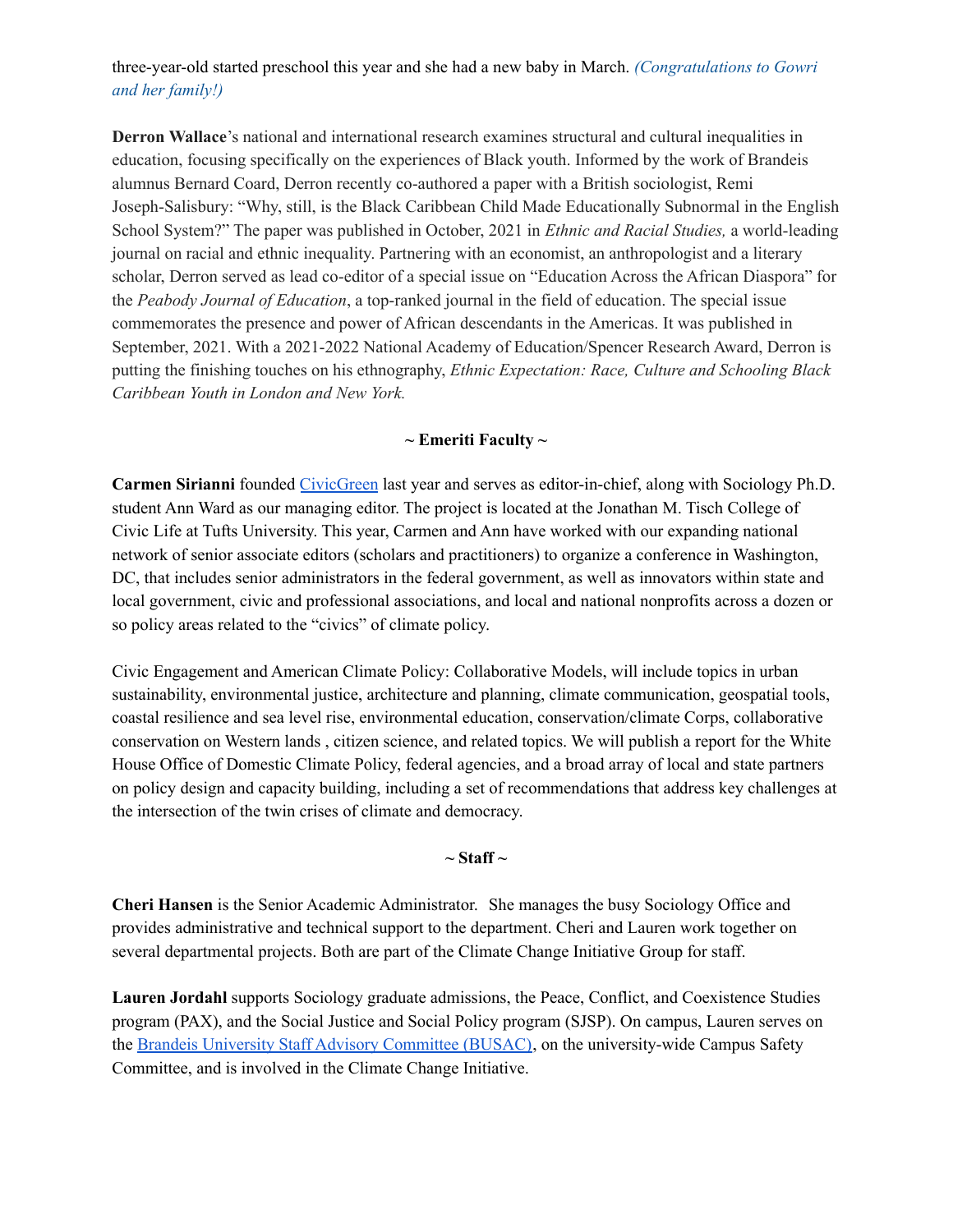

# **CURRENT Graduate Student News**

 **Lauren Crosser** (*PhD Sociology student*) - This past year, Lauren has been putting a lot of time into the grad workers union, working with other grad students to improve communications and build their organizing capacity. In the Sociology department, Lauren recently became the assistant to Prof Sarah Mayorga in her capacity as Diversity and Equity liaison, and is mentoring an undergraduate student with their senior thesis. Lauren is also collaborating with faculty on two papers related to the subject of racial capitalism, and is currently writing an encyclopedia article for the *Routledge Encyclopedia of Race and Racism* on the seminal Black studies scholar Cedric Robinson. Lauren will be presenting at ESS 2022 on a project about empire, capitalism, the class structure of the antebellum south, and the oppression of Black people and poor landless whites.

 **Sanchita Dasgupta** *(PhD Sociology student)* - Sanchita presented at the Eastern Sociological Society and the Annual Conference on South Asia (ACSA). She also won the Award for Graduate Student Sessions on Racial Justice instituted by the Provost and the Outstanding Graduate Teaching Award. She became a Graduate School of Arts and Sciences Spring Career Fellow. Most importantly, she recovered from COVID, found a good therapist, and spent time building personal relationships.

**Zach Fox** (*PhD Sociology student*) - The last year has been a period of adjustment. Zach finally moved from New Haven to Waltham along with his partner and their 2 cats, finally attended a course in person after a year of being remote, and finally connected with peers in the Sociology department and beyond. It hasn't been easy, Zach's partner is about to start her third job in 6 months, Zach contracted COVID over winter break, and is now dealing with long COVID, but it hasn't been all bad either. Zach has been able to find some direction for future studies and is looking forward to finally having a new cohort to welcome into our midst. Zach hopes this update isn't interpreted as overly negative, he just wants to point out how hard the last 2 years have been on all of us and how we hold each other up. "And if anyone asks if we've paid our dues, we can respond: the check is in the mail!"

 **Sneha Gantla** (*Joint PhD in Sociology and Social Policy student)* - 2021 has come and gone, and like many others, Sneha feels like she was barely aware of the year starting, let alone passing by. That said, in

 writing this update, she realized it was a year of noteworthy moments, both personally and professional. In Sneha's personal life, 2021 was the year of visiting New Hampshire's tallest mountains, going camping with my doggo bestie, Boots *(pictured)*, welcoming her human bestie's second born, Abigail aka Littles *(pictured)*, attending her sister's wedding at 10,000 ft in Colorado, and rediscovering her love of literary fiction.

 Professionally, 2021 had Sneha running around in circles trying to balance research work, TA work, coursework, and oh yea, QPD work! She was more successful on some fronts than others. There were quite a few highlights on this front, which



she's humble bragging about below. Looking ahead, but not too far ahead, it is time for chipping away at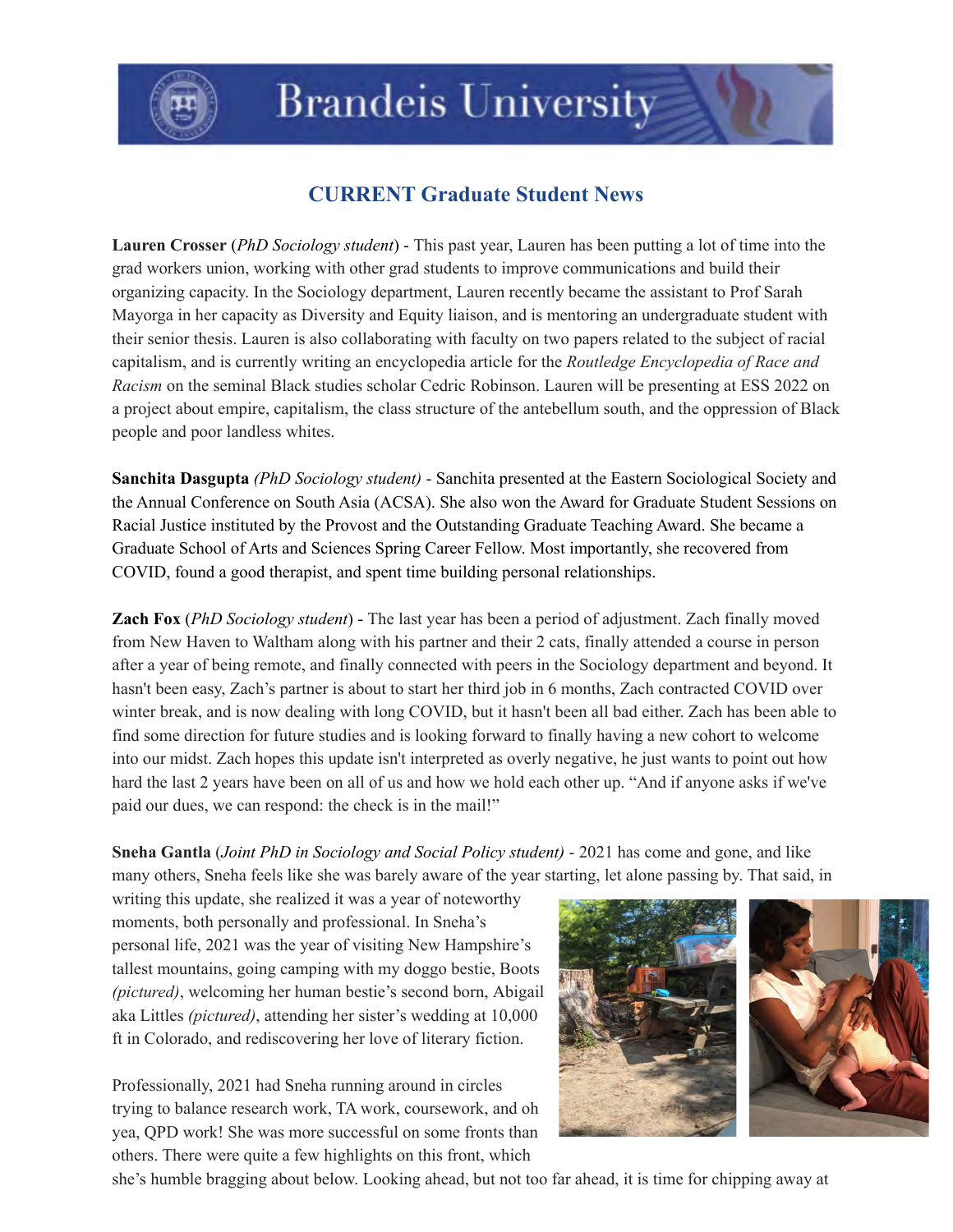the QPDs and completing them in June 2022. Sneha knew doing the Joint PhD would be hard, but she's only *now* really feeling the constraints on her stamina to work across two programs and fields. Thanks to her advisors in sociology (Professors Vijayakumar and Mayorga) and her community of friends and scholars, Sneha is going to keep on keeping on...for now.

Professional highlights:

- Sneha co-led a participatory case study of the Native American Youth and Family Center in Portland, Oregon. The final report, titled *Balance and [Belonging](https://nayapdx.org/blog/2021/11/29/empowerment-economics-and-portlands-native-community/)*, highlights how the organization uses its Individual Development Accounts program as a tool for fostering financial security and a sense of belonging for the urban Native community of Portland.
- ● In August 2021, Sneha co-presented a paper at the American Sociological Association conference  (ASA), titled *Negative Psychological Wage – Interrogating the Moral Logics of White Supremacy Post-Trump*, with her colleague from Heller School, Tauren Nelson. They presented in the critical theory regular session, and for both of them, it was their first submission, and acceptance, to the ASA!
- ● Sneha presented at events organized by the National Coalition for Asian and Pacific American Community Development (NCAPACD). These presentations, centered on the **[Empowerment](https://www.nationalcapacd.org/empowerment-economics/)** [Economics](https://www.nationalcapacd.org/empowerment-economics/) framework for building wealth and power in communities of color, were part of NCAPACD's roll out of a curriculum for training practitioners to adopt the Empowerment Economics approach in their program implementation.
- ● Lastly, on a project funded by the Massachusetts Office of Economic Empowerment (OEE), Sneha conducted trainings for the OEE's staff and wrote a literature review on economic empowerment policy in the United States.

 **Rachel Guaderrama** (*PhD Sociology student*) - This past year, Rachel has enjoyed the transition to in-person classes and being able to see other students and faculty in the hallways of Pearlman. In exciting

 news, Rachel received a research grant through the Mandel Center of Humanities that will allow her to spend a summer in Thailand working with an ethnic women organization from Burma! Aside from school, Rachel has been taking up new craft hobbies such as crocheting, making earrings and necklaces, and doing clay art. With places opening up, she has been exploring Boston on her new bike and riding through the streets of Cambridge to Back Bay. Rachel also got to spend time outside class hanging out with different folks in the department and doing fun activities together!





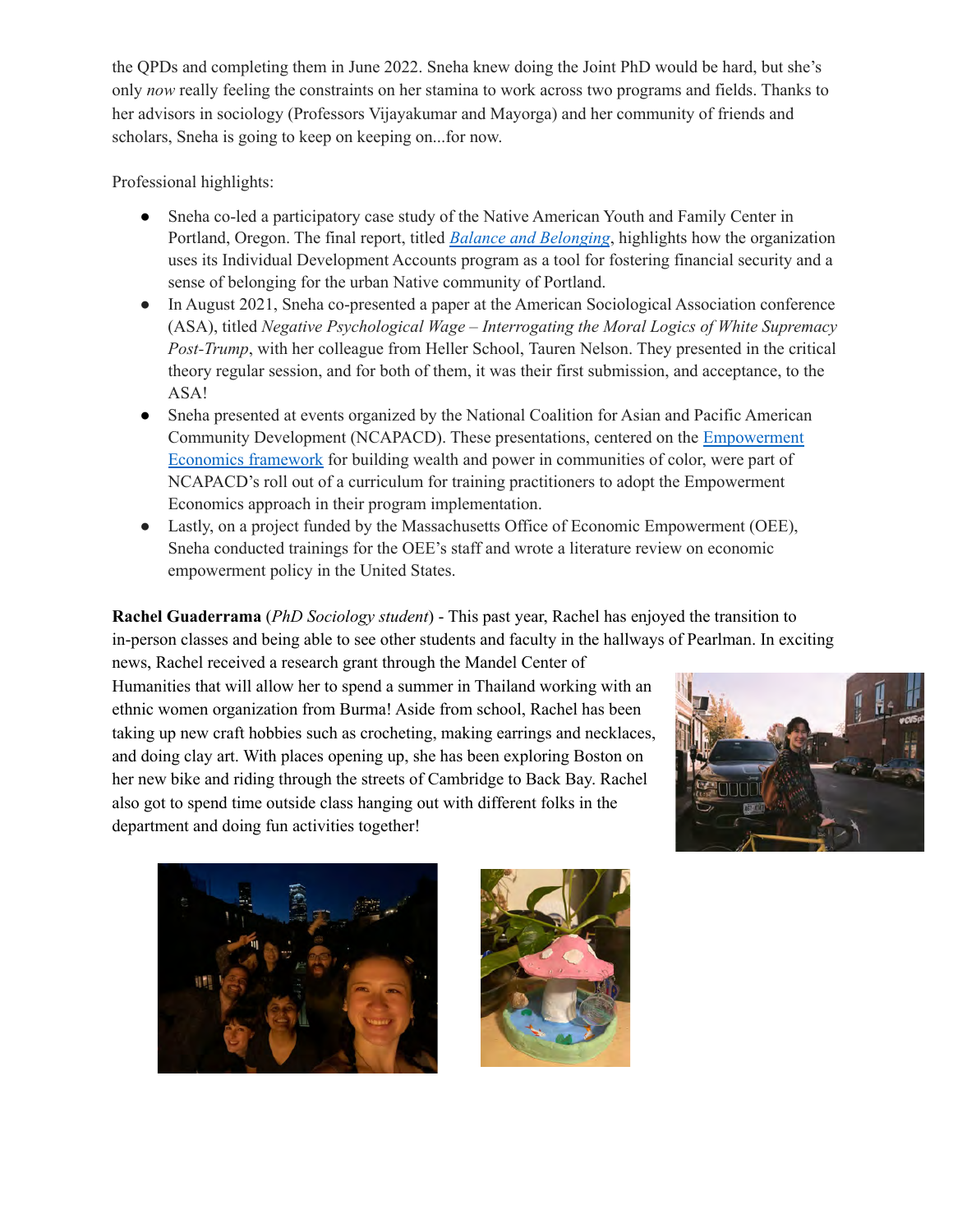**Jenny LaFleur** *(Joint PhD in Sociology and Social Policy student) -* The past two years have found Jenny working on two different papers that will be published in the coming months in peer-reviewed journals, one with colleagues from Brandeis--including Professor Derron Wallace--and the other with Heller School colleagues and members of the Boston Public Health Commission. And, she also got a new puppy!

- ● Dembo, Robert S., Jennifer LaFleur, Ilhom Akobirshoev, Daniel P. Dooley, Neelesh Batra, and Monika Mitra. (2022). "Racial/Ethnic Health Disparities among Children with Special Health Care Needs in Boston, Massachusetts."  *Disability and Health Journal* <https://doi.org/10.1016/j.dhjo.2022.101316>
- ● Habiba Braimah, Zora Haque, Jennifer C. LaFleur, and Derron Wallace. (2022). "Can We Just Talk? Exploring Discourses on Race and Racism Among U.S. Undergraduates During the COVID-19 Pandemic." *Educational Review.*



 This past year, she also continued to work as a research associate for the Cascading Lives project, co-directed by Karen Hansen. As part of that project, she conducted life history interviews in English and Spanish with individuals working in the hospitality industry in Massachusetts and Georgia. She also managed the creation of the Cascading Lives website, which includes selected interview summaries, audio and photographs of participants, and a curriculum toolkit, based on data from the project, for teaching high school students about socieconomic inequality in the United States. With other members of the Cascading Lives team, she will be presenting as part of a panel at the upcoming 2022 ESS meeting - and she's very much looking forward to sharing reflections and analysis in continued collaboration with the team.

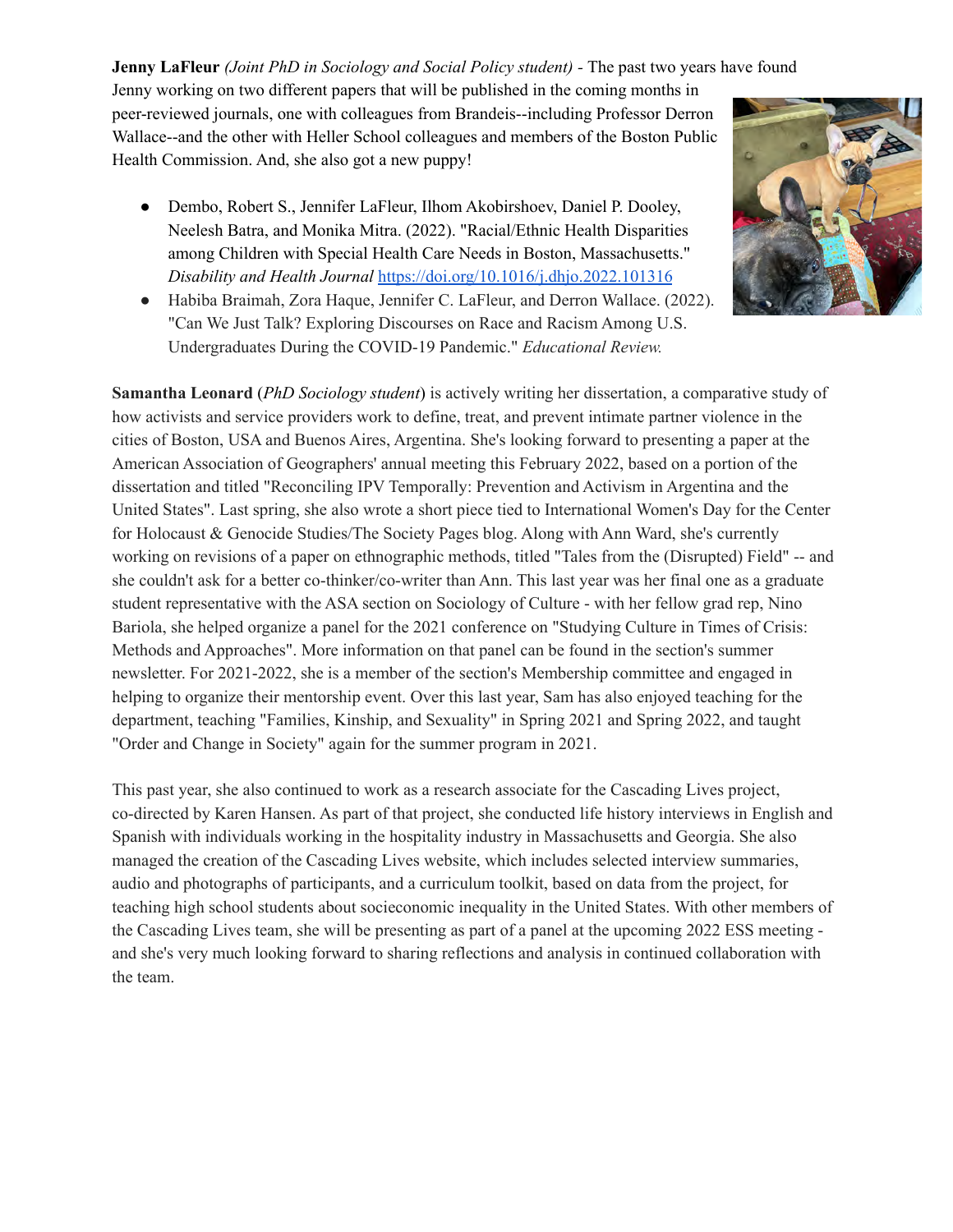**Manning Zhang** (*PhD Sociology student*) - In the past year, Manning settled in Waltham as a second-year graduate student. And she embarked on her new journey as a joint PhD student of Sociology and Social Policy. Although no publications yet, she tried to narrow down her research scope and specified her concentrations as culture and health, hoping her research can not only make some theoretical contribution but also some practical impact on some others' daily life. Her two main ongoing projects are "Asian women in



 the weight room" and "Doctor-patient communication in the primary care sector between US and Chinese health care providers." She is not sure whether they make sense but wants to give them a try. Manning is still



 confused, sometimes broken, and most of the time happy, learning to find more resources to sustain her interest in doing research!



**Our amazing graduate students celebrate together at our Department of Sociology** *Welcome Back Event* **in Fall 2021!**

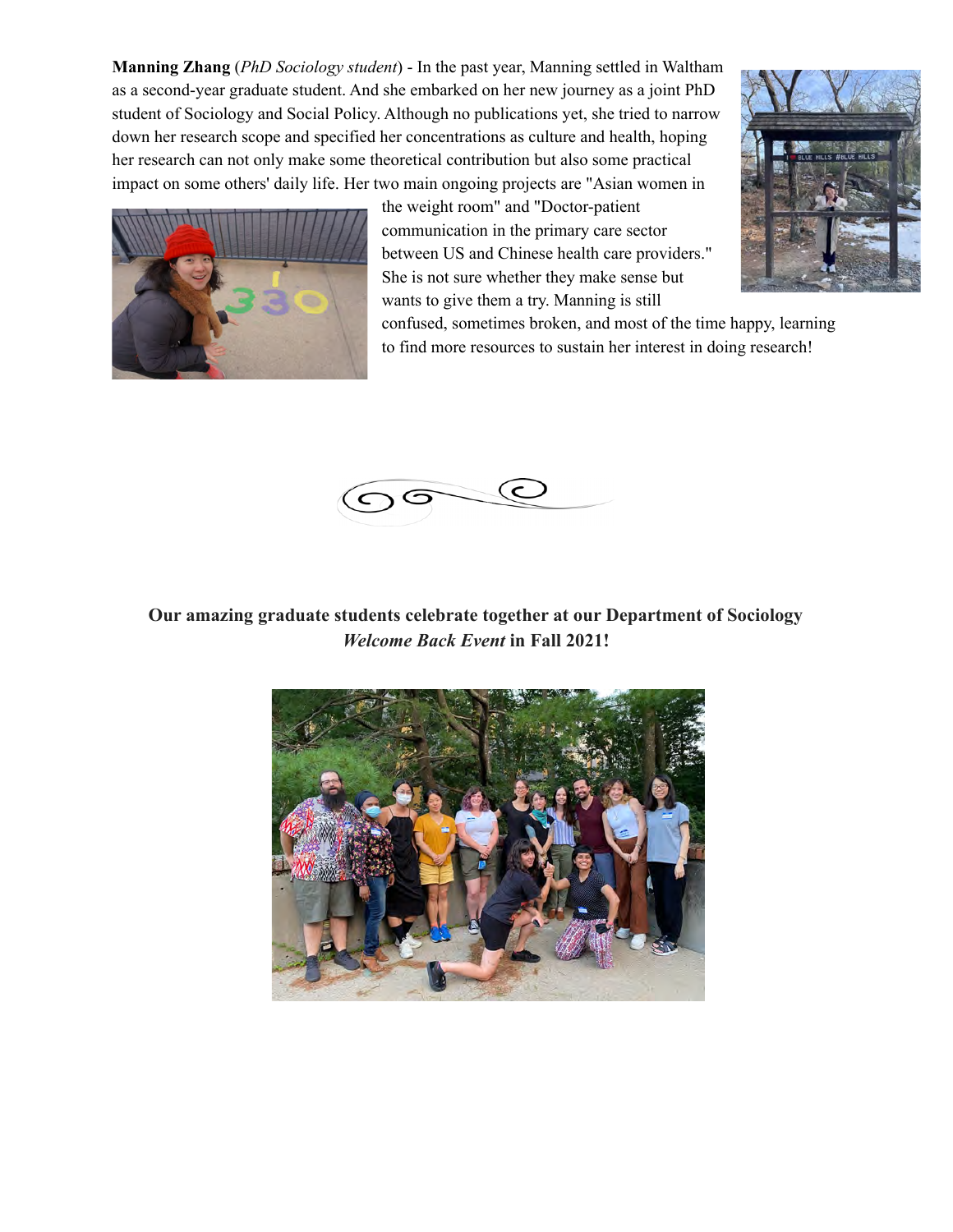

# **Brandeis University**

# **Department of Sociology ~ Tidbits**

### **Featured in this section:**

 **Department Updates & Events Recent Graduates Donation Opportunities In Memoriam Sociology Undergraduate Department Representatives (UDRs)**



# **CONGRADULATIONS to our Recent Sociology Graduates!**



# **Sociology PhD**

 No Roadmap? No Problem: First Generation Students' Cultural Assets and the Path to Undergraduate Success *Nicholas Monroe*

> **MA in Sociology** *Jing Huang* (current PhD student)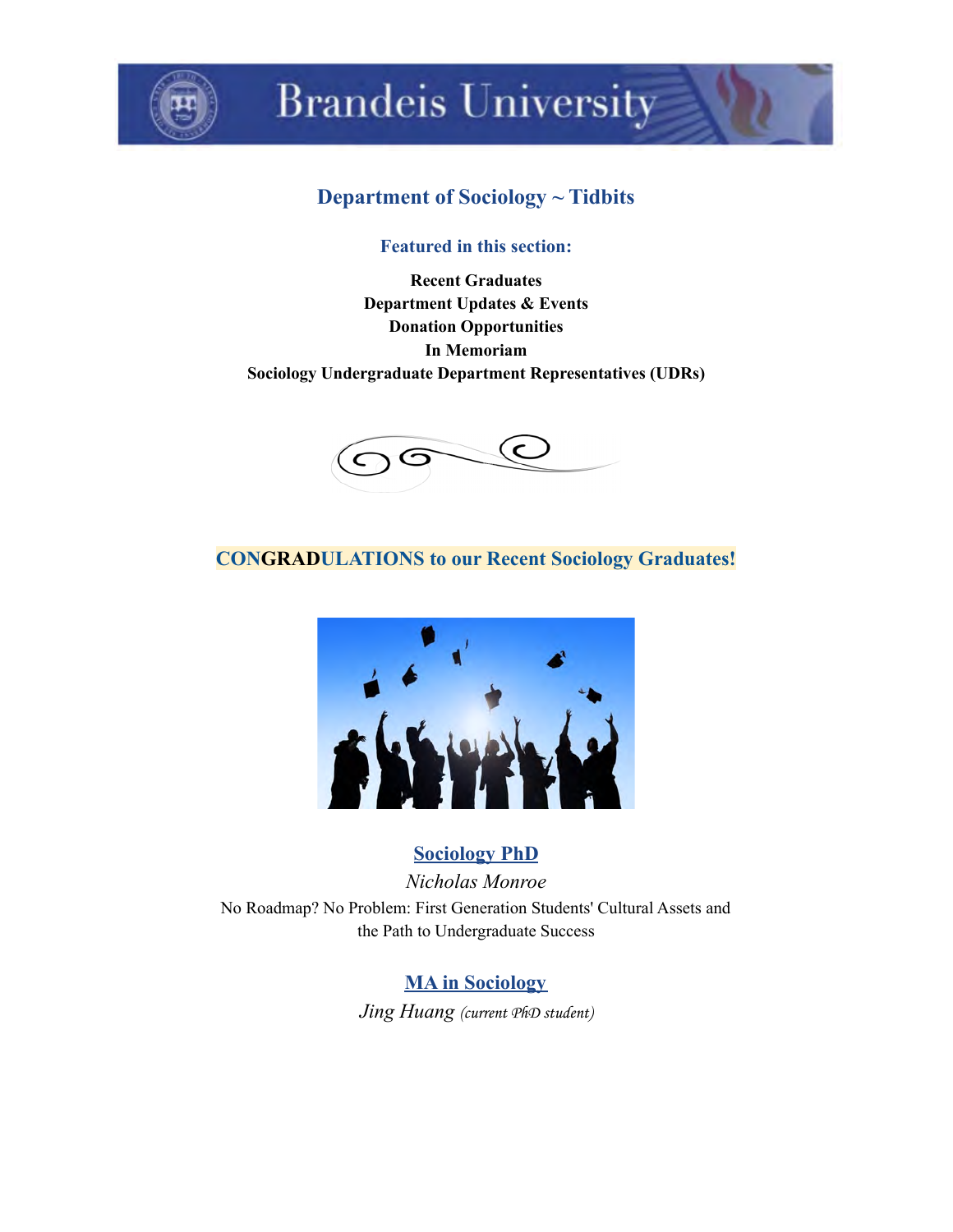#### **Department Updates & Events**

 **Professor Karen V. Hansen was named the** *Victor and Gwendolyn Beinfeld Professor of Sociology* September 2021

 The Beinfeld Chairs were established in 1993. Victor Beinfield, a Boston native and a successful investor and financier, was a Brandeis Fellow and received an honorary degree from the University in 1988. His second wife, Gwendolyn, was a Brandeis National Committee member who once served as a social worker in the department of Public Welfare in Baltimore. Karen was selected to hold this chair in recognition of her many accomplishments as a scholar and her outstanding service to the University.

#### **Sociology Colloquium: Dr. Michael Burawoy**

 *Conversations with Du Bois* October 2021

 Michael Burawoy has been a participant observer of industrial workplaces in four countries: Zambia, United States, Hungary and Russia. In his different projects he has tried to illuminate -- from the standpoint of the working class -- postcolonialism, the organization of consent to capitalism, the peculiar forms of class consciousness and work organization in state socialism, and, finally, the dilemmas of transition from socialism to capitalism. Over the course of four decades of research and teaching, he has developed the extended case method that allows broad conclusions to be drawn

 from ethnographic research. The same methodology is advanced in Global Ethnography, a book co-authored with 9 graduate students, that shows how globalization can be studied "from below" through participating in the lives of those who experience it. No longer able to work in factories, he turned to the study of his own workplace – the university – to consider the way sociology itself is produced and then disseminated to diverse publics. During the 2021-2022 academic year, Dr. Burawoy will be in residence at Harvard University's Hutchins Center for African and African American Research, where he will be working on his current project, Conversations with Du Bois.

#### **Sociology Colloquium: "Back to the Roots" and Forward Towards Equity with Professor Sara Shostak** October 2021

Professor Sara Shostak (Sociology & HSSP) and Norris Guscott, Equity Policy Network Manager for the MA Food System Collaborative, spoke at a colloquium to discuss Sara's recent book, *Back to the Roots: Memory, [Inequality,](https://www.rutgersuniversitypress.org/back-to-the-roots/9780813590141) & Urban [Agriculture](https://www.rutgersuniversitypress.org/back-to-the-roots/9780813590141)*.







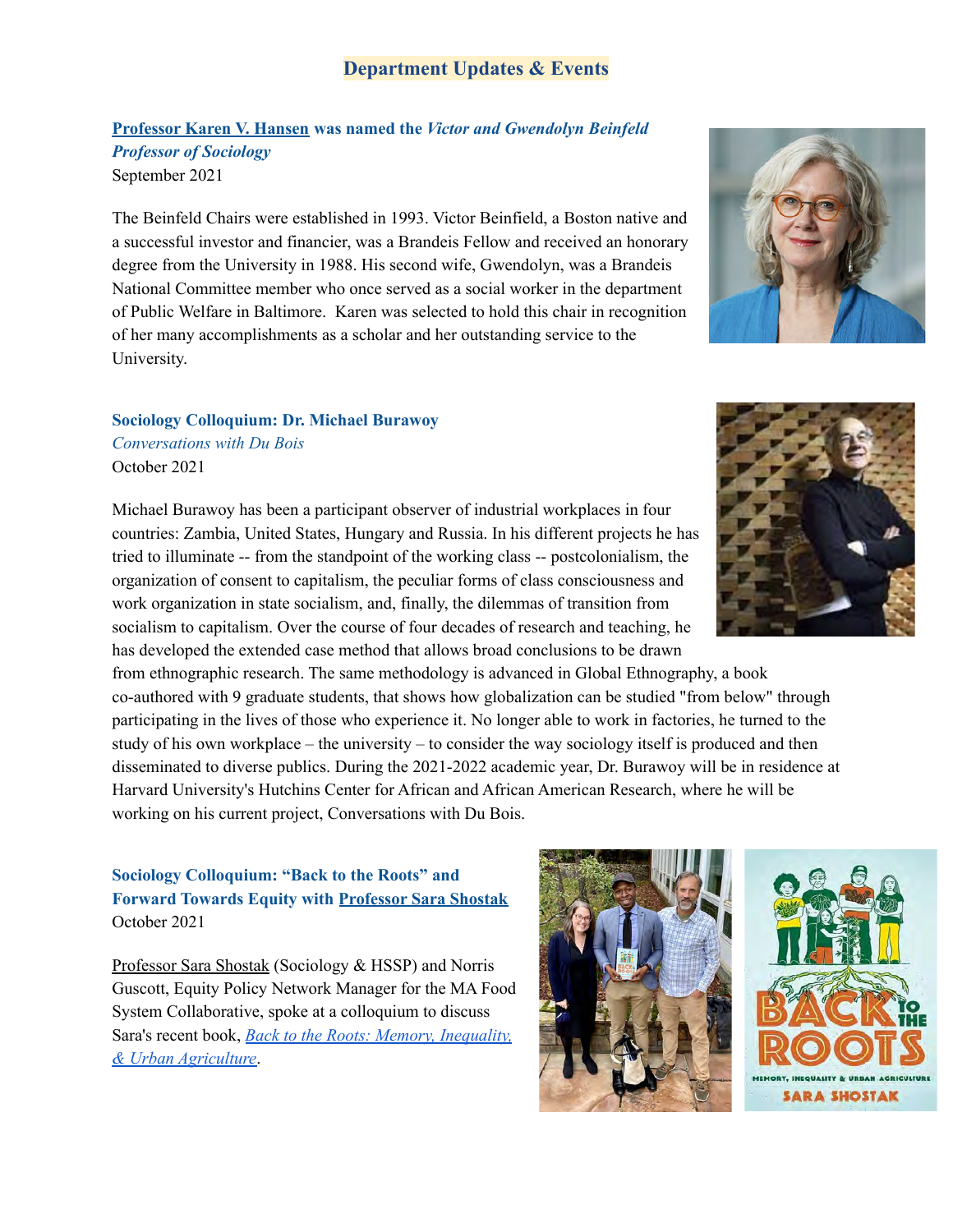# **Commemorating the 1970 Brandeis-based National Student Strike against the War in Vietnam**

October 2021

A panel discussion about the strike and its bank robbery-murder aftermath led by Professor Gordie Fellman. Panelists included activists from the 1970's anti-war strike:  *Robbie Baer (Brandeis student alum), Barry Elkin (Brandeis student alum), Susan Townsend (Brandeis student alum), Jerry Zerkin (Brandeis student alum), Kathy Power (activist), Bob Weiser (activist), Professor Gordie Fellman (Brandeis Sociologist), and Professor Bob Lange (retired Physicist)*

 **Sociology Colloquium: Dr. Celeste M. Watkins-Hayes**, University Diversity and Social Transformation Professor, the Jean Fairfax Collegiate Professor of Public Policy, and Professor of Sociology at the University of Michigan in Ann Arbor November 2021

# *Transformation Through Trauma: How Women Living with HIV/AIDS Survive Injuries of Inequality*



 transformations as highly personal and individualistic experiences. But drawing upon findings highlighted in her multi-award winning book, *Remaking A Life: How Women Living with [HIV/AIDS](https://www.ucpress.edu/book/9780520296039/remaking-a-life#:~:text=About%20the%20Book,-In%20the%20face&text=With%20an%20eye%20towards%20improving,living%20with%20HIV%2FAIDS%20everyday.) Confront [Inequality,](https://www.ucpress.edu/book/9780520296039/remaking-a-life#:~:text=About%20the%20Book,-In%20the%20face&text=With%20an%20eye%20towards%20improving,living%20with%20HIV%2FAIDS%20everyday.)* Watkins-Hayes analyzes the sociological dimensions of transformative life change and the process of healing from personal and collective injuries of inequality. Watkins-Hayes is a nationally-recognized scholar and expert on health inequities, HIV/AIDS; social policy; societal safety nets; and race, class, and gender.

# **Sociology Colloquium: Joint Virtual Book Launch and Celebration! Hosted by Professor Siri Suh and Professor Gowri Vijayakumar**

 In conversation with Professor Zine Magubane (Boston College) and Professor Nitsan Chorev (Brown University); Moderated by **Professor Sarah Mayorga** 

February 2022

- **● Siri Suh's Book -** *Dying to Count: Post-Abortion Care and Global Reproductive Health Politics in Senegal*
- **● Gowri Vijayakumar's Book -** *At Risk: Indian Sexual Politics and the Global AIDS Crisis*







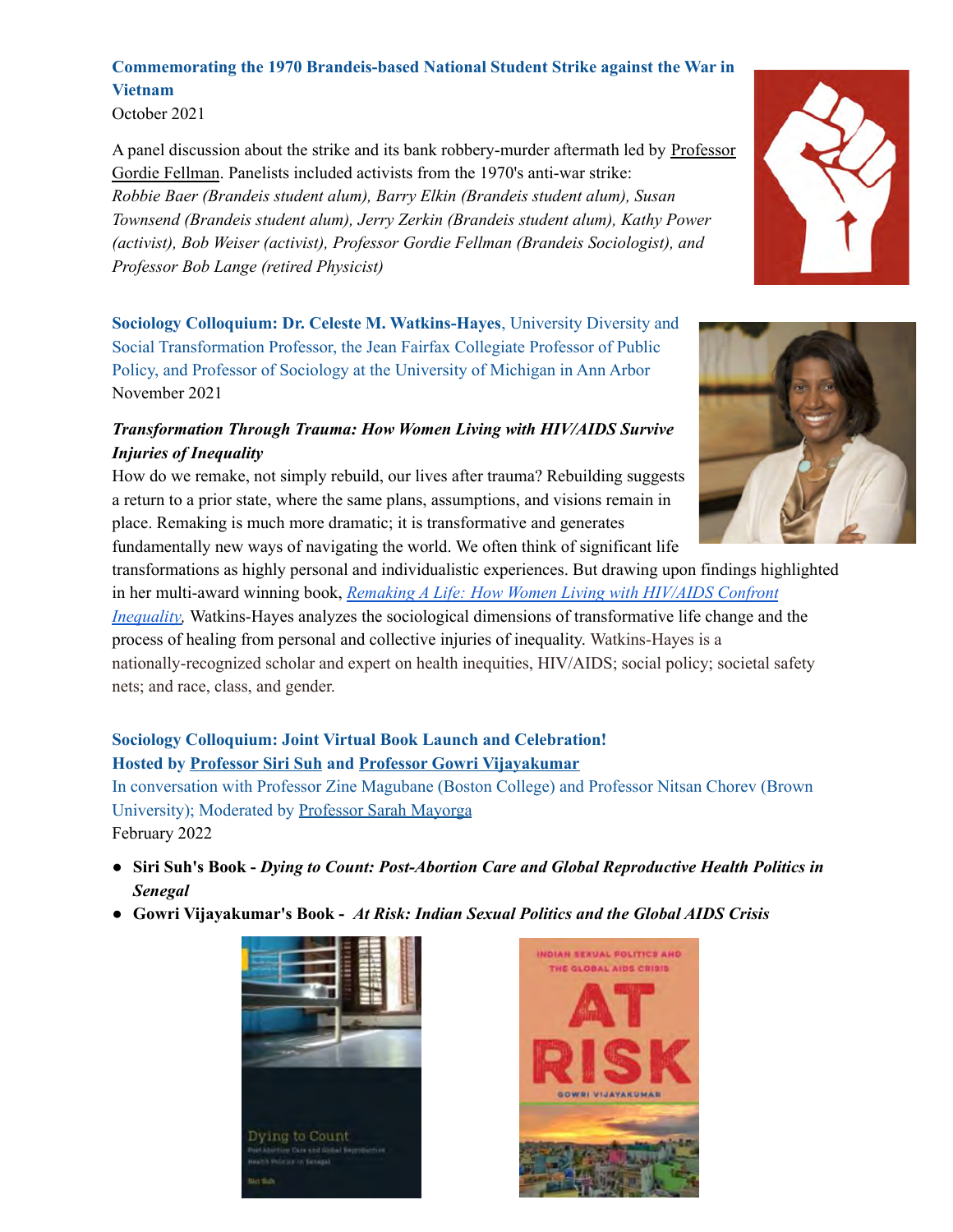## **Sociology Colloquium: Dr. Carolyn Choi**, Postdoctoral Fellow in Asian American Studies at Dartmouth College April 2022

# *Race and Transnational Stratified Mobility: From South Korean Cities to Western Farmlands*

 This talk explores the experiences of South Korean migrant workers on working holiday programs in Australia —as an accessible, affordable opportunity to learn English abroad. Despite aspirations for middle class worldliness, in Australia, South Korean migrants find themselves racialized and downwardly positioned as part of the low-wage migrant worker class that segregates them largely to farm labor in rural regions. Such experiences challenge the picture of South Korea's ascension in the global imaginary and how economic power does not offer post-racial status. Instead, their experiences



 illuminate an important dimension of what I refer to as "transnational stratified mobility" and how forces such as race, nation, gender, and class intersect in extending homegrown inequalities across a global terrain, upending larger narratives of Asian ascendance.

## **Sociology Colloquium: Dr. Nicole Fox**, Brandeis PhD Alum April 2022

#### *After Genocide: Memory and Reconciliation in Rwanda*

 In the wake of unthinkable atrocities, it is reasonable to ask how any population can move on from the experience of genocide. Simply remembering the past can, in the shadow of mass death, be retraumatizing. So how can such momentous events be memorialized in a way that is productive and even healing for  survivors? **Nicole Fox's 2021 book** *After [Genocide:](https://uwpress.wisc.edu/books/5740.htm) Memory and [Reconciliation](https://uwpress.wisc.edu/books/5740.htm) in Rwanda* (University of Wisconsin Press) investigates such questions through extensive interviews with





 survivors' decades after mass violence has ended. *After Genocide* reveals the relationship survivors have to memorial spaces and uncovers those voices silenced by the dominant narrative—arguing that the erasure of such stories is an act of violence itself.

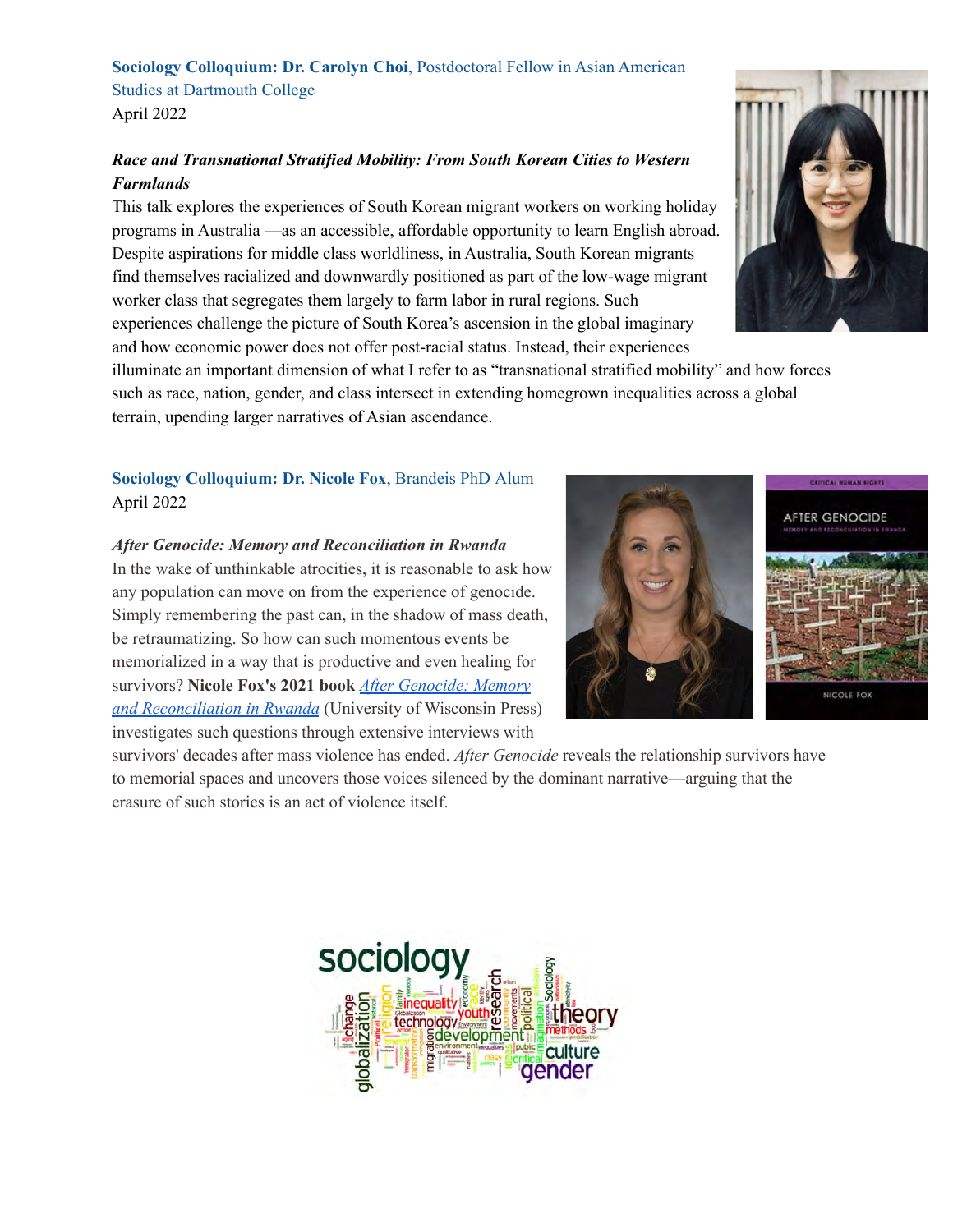## **Donation Opportunities**

 **Sociology Fund to Honor Peter Conrad, Professor Emeritus of Sociology**

 *This fund is used to help Brandeis Sociology graduate students with their research projects.* To make a gift to this fund:

Contributions can be made  $\frac{\text{online}}{\text{}}$  $\frac{\text{online}}{\text{}}$  $\frac{\text{online}}{\text{}}$  in the space provided, please note that your contribution is in honor of **Peter Conrad**

#### **Memorial Fund for Debra (Debi) Osnowitz**

 *Debi received her PhD in Sociology from Brandeis in 2005, and maintained close connections to the Department ever since. To honor Debi's memory, her family and friends established the The Debra Osnowitz Memorial Graduate Student Paper Prize,*

 *to be awarded to a paper authored by a graduate student in the Brandeis Sociology PhD program.*

To make a gift to this fund:

Contributions can be made  $\frac{\text{online}}{\text{}}$  $\frac{\text{online}}{\text{}}$  $\frac{\text{online}}{\text{}}$  – In the space provided, please note that your contribution is in memory of **Debi Osnowitz**



April 7, 2021)



**In Memoriam**



*Marty Wyngaarden Krauss*

 Professor emerita and former university provost, Marty Wyngaarden Krauss, PhD'81, passed away on January 12, 2022. Marty was a Heller faculty member affiliated with the Sociology Department for many years. Marty was a Brandeis lifer: she completed her doctoral studies at the Heller School, then joined the faculty in 1984 and spent her entire academic career at Brandeis. Over nearly 35 years she built a respected career as a disability policy researcher and faculty member, and took on multiple key leadership positions at the Heller School and the university, including serving as the university's provost and senior vice president of academic affairs.

A full obituary and forum to leave digital memories and tributes for Marty is [available](https://mx.technolutions.net/ss/c/gsby7xed_Q9kJKoUKuDGdBC_zhaAfVEE5w9heb3YfFfdb472r0_phs1MbCTT_jNyU1N6JVnxaaDi1vpHbVbE2w/3iu/2G8DD7-DRW6ZCokD0mgqLg/h0/3Qdmird-_48MZ3TaylAhWTSFQoqm-Uw757edCo9LjvY) here. The family requests that gifts in [memory](https://mx.technolutions.net/ss/c/aIkJw0Q_mHk9oe6EO2AZMKg5sLvMYjd817gw-q_pw9CkqnvCHcazjo0gD3RWpDvXM4b0kzGk7ftC7aPUdRUwBHFku3vd7Lm3CdN_I1ZgoNXRr8zELo1rA1phQ5hydga4df2JgcLomL3ajedXoi4lEtDRJ5r8wveuewb53dueO_7dEcH18G6NtAEsytC7zJtFSTFOJIoW2fEeV2bvH6DywQ/3iu/2G8DD7-DRW6ZCokD0mgqLg/h1/SjM1YyTJhrrUUourwXpohMDLaooLitahu5IZFGCmjHo) of Marty be made to the Lurie Institute for Disability Policy at the Heller School (select "Other" and designate Lurie Institute IMO Marty Krauss).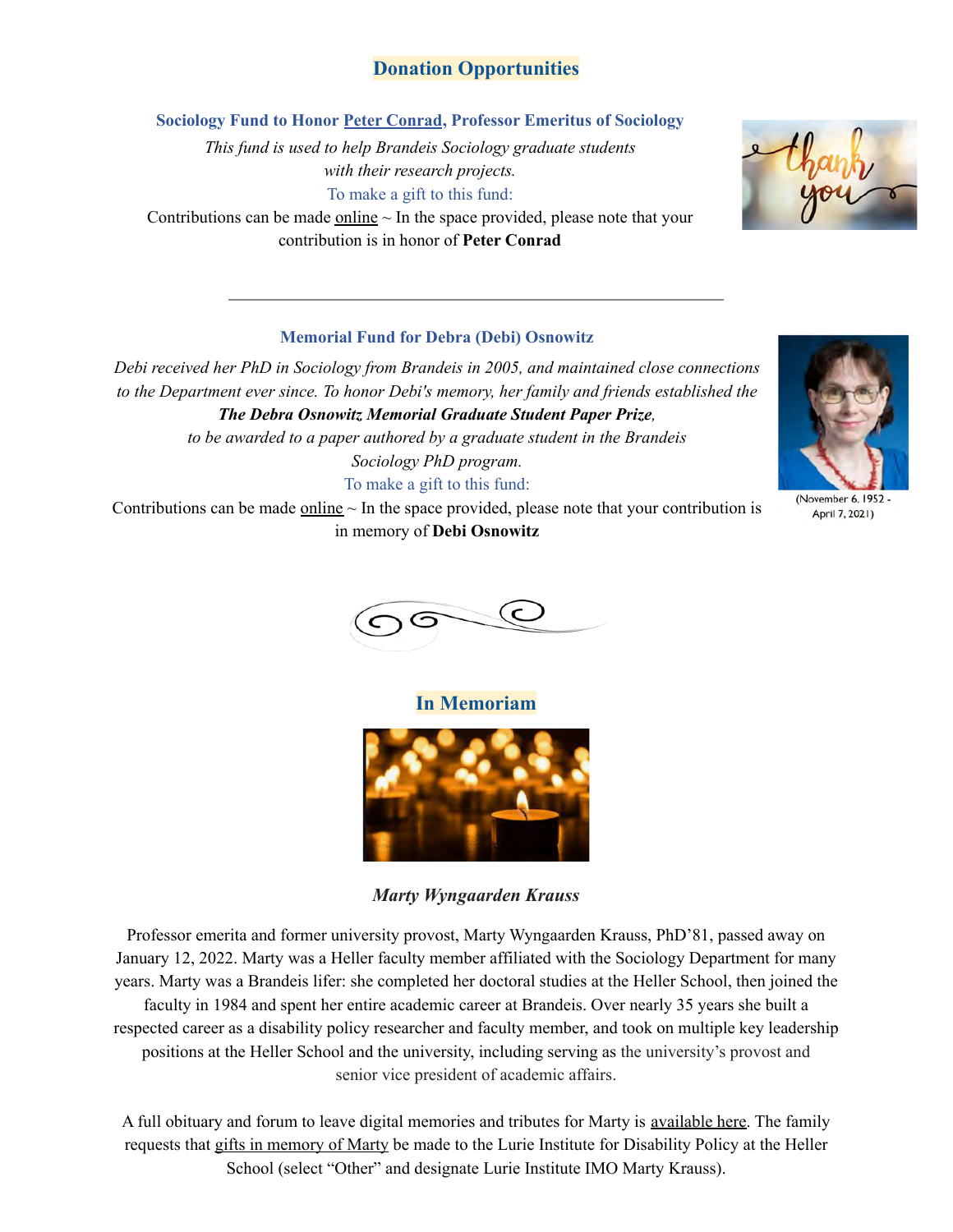#### **2021-2022 Sociology Undergraduate Department Representatives (UDRs)**



*The Undergraduate Departmental Representatives (UDR) program was first established by the Student Senate in the early to mid-1990s, and re-established in the fall of 1998 by the Office of the Dean of Arts and Sciences at the suggestion of faculty and undergraduate participants of "Creating a Welcoming Campus Environment" meetings. The program is designed to open avenues of communication between undergraduates and departmental/program faculty.*



 **Ali Hagani** ('22) is a senior from Woodbridge, Connecticut majoring in Sociology and WGS, and minoring in Social Justice & Social Policy and Legal Studies. Outside of her work as a Sociology UDR, Ali is a Peer Advocate, Violence Prevention Educator, and the Community Engagement Coordinator at Brandeis' Prevention, Advocacy, and Resource Center (PARC). She is also the founder and State Director of Every Voice Coalition CT, a student-driven nonprofit that advocates for legislation to address campus sexual violence in Connecticut. Ali is particularly passionate about using Sociology as a vehicle to advance public policy and the breadth of legal support. Ali strongly believes

 that Sociology equips individuals with the knowledge, insight, and empathy to address systemic inequities.



 **Rachel Judson** ('23) is a junior majoring in Sociology, and double minoring in Legal Studies and Social Justice & Social Policy. In addition to being a UDR, Rachel is on the executive board of Brandeis Tennis Club, volunteers in the Admissions Department as a "Chatter," and was a Sociology research assistant in the Women's Studies Research Center. Rachel spent the summer as a legal intern for a law firm in New York that helps victims of 9/11 receive medical compensation. During this internship, Rachel conducted research, spoke to clients, and improved her writing skills. Rachel is interested in the intersection

 between sociology, law, and public policy, and is always excited to take more courses in these fields. Rachel is studying abroad in Amsterdam this Spring and is looking forward to all of her sociology courses there!



 **Mariah Lewis** ('23) is a senior from Williamstown, Massachusetts majoring in Sociology and Psychology. Outside of her work as a Sociology UDR, Mariah is on the Student Conduct Board, the BCC Advisory Board, and is on the Diversity, Equity, and Inclusion Committee for the Psychology Department. During her time at Brandeis she has also been a TA and a Research Assistant within the Sociology Department, and is now working on a senior thesis, and is more than happy to talk to anyone who is pursuing any of these routes or has any questions about them. Mariah is hoping to channel what she has learned about sociology into understanding and reforming how youth in foster care and

youth who are adopted experience education, oppression, and emotional stability.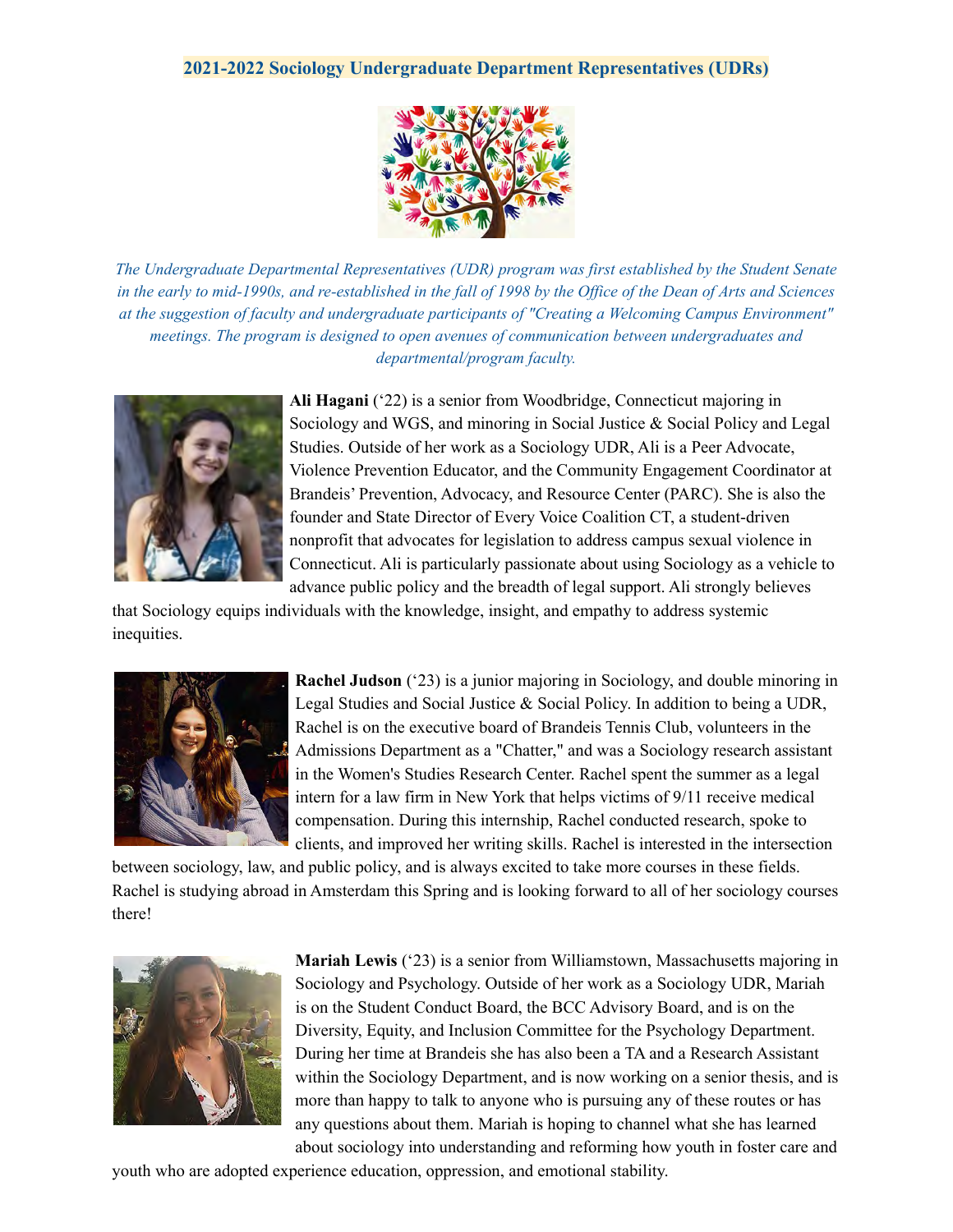# **The Department of Sociology hosted successful "Meet the Majors" events during the academic year!**

 *~ Thanks to Prof Sarah Mayorga for sharing these pictures ~*





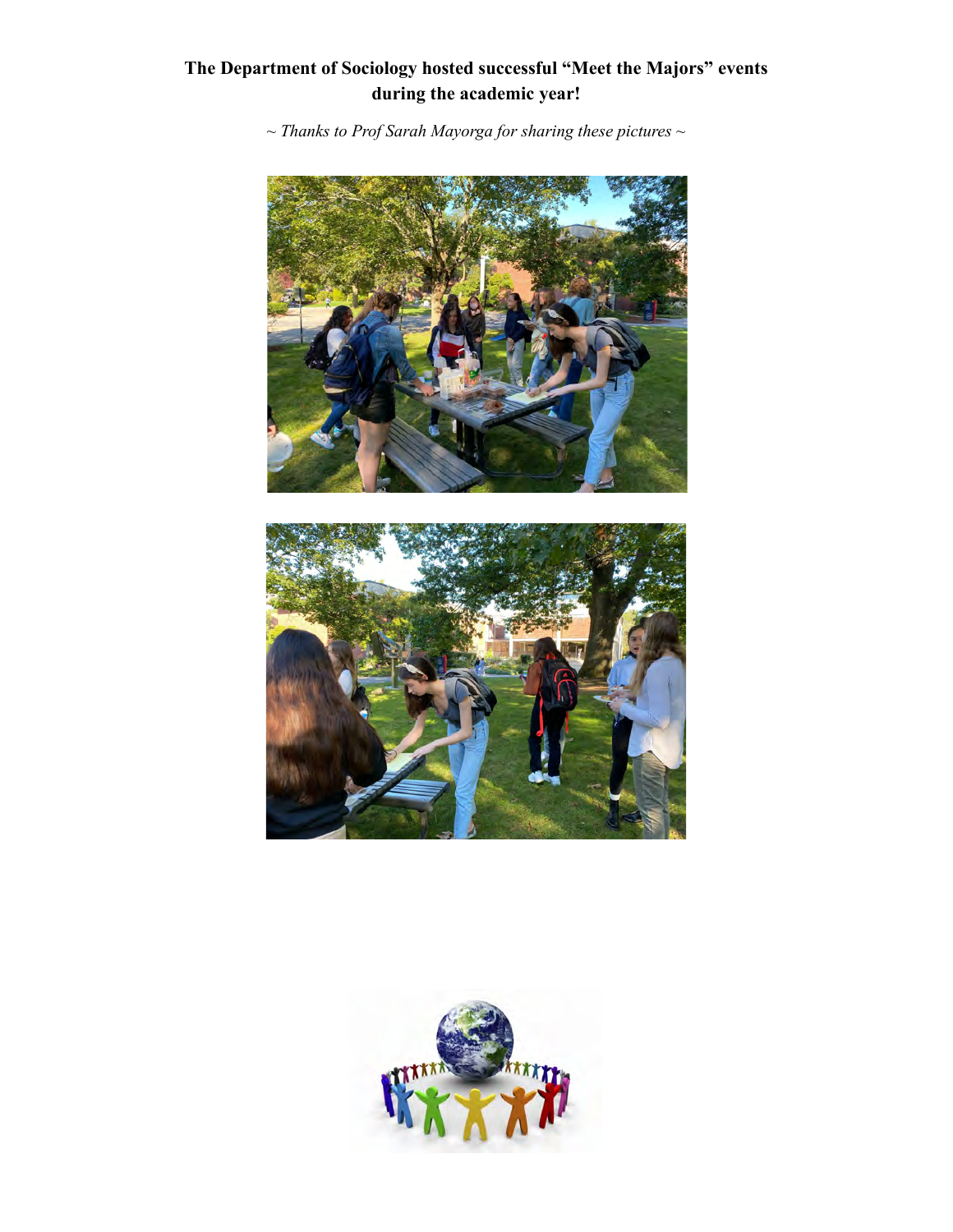

# **Brandeis University**

# **Sociology PhD Alumni**

 **Julia Bandini** (PhD 2019) continues her work in palliative and end-of-life care as an Associate Behavioral/Social Scientist at RAND. Her recent research includes work on tele-palliative care, minority patient experiences with palliative care, and direct care worker experiences providing care to vulnerable patients during the COVID-19 pandemic. Julia is co-PI on a recently-funded planning grant from NSF, "Engaging Stakeholders to Understand and Prepare for Future Work and Future Technology in the Home Care Setting." Recent publications include:

- ● Julia Bandini, Danielle Schlang, Hyosin Kim, Melissa Bradley, Rebecca Anhang Price, Jennifer Bunker, Joan M. Teno. (2021). "'If we turned our backs, they would ignore our wishes': Bereaved family perceptions of concordance of care at the end of life." *Journal of Palliative Medicine*. <https://doi.org/10.1089/jpm.2020.0714>
- ● Julia Bandini, Julia Rollison, Jason Etchegaray. 2021. "Journaling among home care workers during the COVID-19 pandemic: A promising method for qualitative data collection." *Qualitative Social Work*. <https://doi.org/10.1177/14733250211064812>
- ● Rollison, Julia, Julia I. Bandini, Marylou Gilbert, Jessica Phillips, and Sangeeta C. Ahluwalia. (2021). "Incorporating the patient and caregiver voice in palliative care quality measure  development." *Journal of Pain and Symptom Management*. doi: <https://doi.org/10.1016/j.jpainsymman.2021.08.001>
- ● Ahluwalia SC, Bandini JI, Coulourides Kogan A, Bekelman DB, Olsen B, Phillips J, Sudore RL. (2021). Impact of group visits for older patients with heart failure on advance care planning outcomes: Preliminary data. *J Am Geriatr Soc*. doi: 10.1111/jgs.17283.
- ● Cadge W, Lewis M, Bandini J, Shostak S, Donahue V, Trachtenberg S, Grone K, Kacmarek R, Lux L, Matthews C, McAuley ME, Romain F, Snydeman C, Tehan T, Robinson E. (2021). "Intensive care unit nurses living through COVID-19: A qualitative study." *J Nurs Manag*. doi: 10.1111/jonm.13353.
- ● Shostak, S., Bandini, J., Cadge, W., Donahue, V., Lewis, M., Grone, K., ... & Robinson, E. (2021). Encountering the social determinants of health on a COVID-19 ICU: Frontline providers' perspectives on inequality in a time of pandemic. *SSM-Qualitative Research in Health*, [https://doi.org/10.1016/j.ssmqr.2021.100001.](https://doi.org/10.1016/j.ssmqr.2021.100001)

 **Meredith Bergey** (PhD 2015) is enjoying her fifth year as a faculty member at Villanova University. She recently published an article with colleagues Giuseppina Chiri, Nikki Freeman, and Thomas Mackie  (PhD, 2014) in *Sociology of Health and Illness*, entitled "Mapping Mental Health Inequalities: The Intersecting Effects of Gender, Race, Class, and Ethnicity on ADHD Diagnosis." Additionally, she and colleagues McKenzee Chiam, Erick Rojas, and Thomas Mackie (PhD, 2014) published an article in  *Maternal and Child Health Journal* entitled "The Effect of Medical Home on Shared Decision‐Making for Caregivers of Children with Emotional, Developmental, or Behavioral Health Conditions."

 **Alison Better** (PhD 2010) was promoted to the rank of full professor at Kingsborough Community College, a CUNY campus in Brooklyn, New York. She continues her active involvement in ASA - finishing a three year leadership term (Past-Chair, Chair, Chair-Elect) for the Section on Teaching and Learning, being elected to the Council of the Sex and Gender Section, and serving on the ASA Committee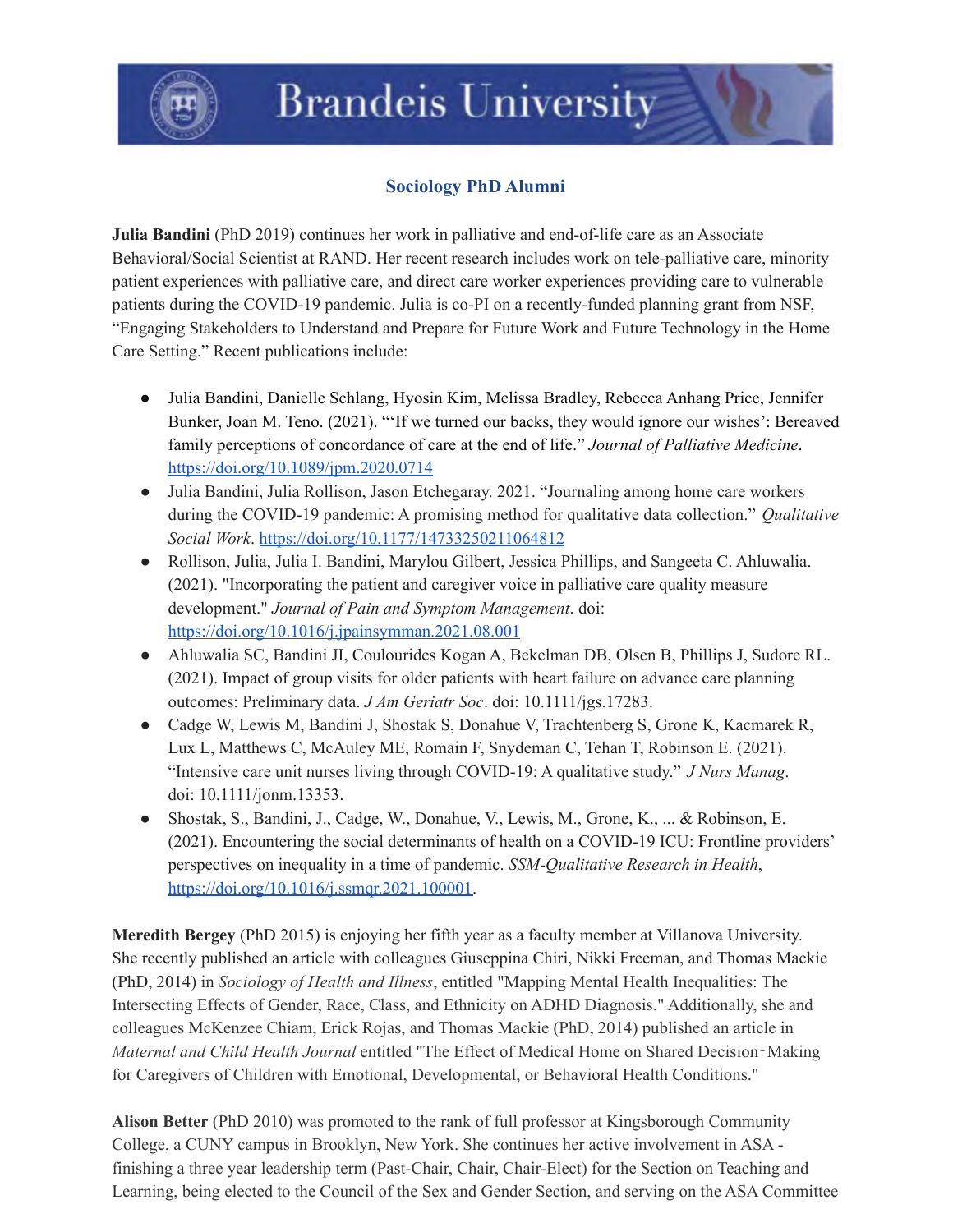to Redesign the Annual Meeting. Her article "Queering the Introduction to Sociology Course" was published in *Teaching Sociology* in July 2021.

 **Janet Mancini Billson** (PhD 1976) served as Killam Visiting Professor in Canadian Studies, Edward W. Minnoch Center for Global Exchange, Bridgewater State University, Fall 2021. As part of this professorship, Janet delivered the public Distinguished Canadian Annual Address, "The Global Refugee Crisis: Can A Broken System Be Fixed?" She gave similar lectures to classes at Western Washington University, University of Maine Orono, Stonehill College, and Bridgewater State. She is finishing two books on refugees, including, *People of Peace: The Doukhobor Search for Freedom in Canada*. The Doukhobors are a pacifist sect that Leo Tolstoy helped to escape in 1899-1902. The Doukhbors were caught in a "persecution spiral" of tsarist oppression for preferring not to bear arms; resistance to that oppression, especially burning their weapons; further persecution, including exile to isolated areas of the Russian Empire, imprisonment in Siberia, torture, and death, all of which led to more vigorous (and dangerous) resistance and harder persecution. The second book, *Refugees in the Canadian Mosaic*, features 8 case studies of refugees who have sought freedom in Canada since the 1970s.

 **Christian J. Churchill** (PhD 2000) - After 19 years of teaching, CJ left a tenured position as full professor of sociology at St. Thomas Aquinas College in 2019 to practice full time as a licensed psychoanalyst in New York City (CJ sees patients in midtown Manhattan). CJ became Director of the  *Training Institute at the Contemporary Freudian Society* (NY) in 2019 and was elected Vice President of CFS (NY) in 2021. CJ maintains a love for sociology and continues to write in ways that link it to psychoanalysis. CJ shares that: "Gordie Fellman's teaching, guidance, and example of upholding the value of Freud and psychoanalysis to the understanding of our own selves and of social systems remains at the core of my career."

 **Steve Dandaneau** (PhD 1992) published "C. Wright Mills: Exact Imagination, Late Work" in Jon  Frauley's *edited The Routledge International Handbook of C. Wright Mills Studies* (2021) and "Unpacking First-Gen Discourse: A Sociological Perspective" in Longwell-Grice & Longwell-Grice's  co-edited *At the Intersections*: *Understanding and Supporting First-Generation Students*" (Stylus 2021). A collection of short stories and essays, *The Professor Will See You Now*, is forthcoming from Owl Canyon Press (Niwot, Colorado) in 2022. Steve continues to serve as executive director of the Association for Undergraduate Education at Research Universities (UERU), which counts over 100 R1/2 member institutions, and as Associate Provost at Colorado State University. In the former role, Steve is supporting a blue-ribbon commission's anticipated publication in 2022 of the *Boyer 2030 Report* on undergraduate education, co-chaired by Barbara Snyder (President, AAU) and Peter McPherson (President, APLU), whereas the former role has him residing in beautiful Fort Collins.

 **Nicole Fox** (PhD 2014) researches how racial and ethnic contention impacts communities, including how remembrances of adversity shape social change, collective memory and present-day social movements. She graduated from Brandeis University with a PhD in sociology in 2014. She is a professor of criminal justice at California State University Sacramento where she teaches about atrocity crimes, mass incarceration, global criminology and law. Her forthcoming book, *After Genocide: Memory and Reconciliation in Genocide*, focuses on how memorials to past atrocity shape healing, community development and reconciliation for survivors of genocide and genocidal rape. Her most recent project examines bystander intervention, with an emphasis on individuals who conducted acts of rescue during times of social unrest and political violence. Her scholarship has been published in Social Problems, Signs, Social Forces,



Deviant Behavior, the Journal for Scientific Study of Religion, Sociological Forum, Societies without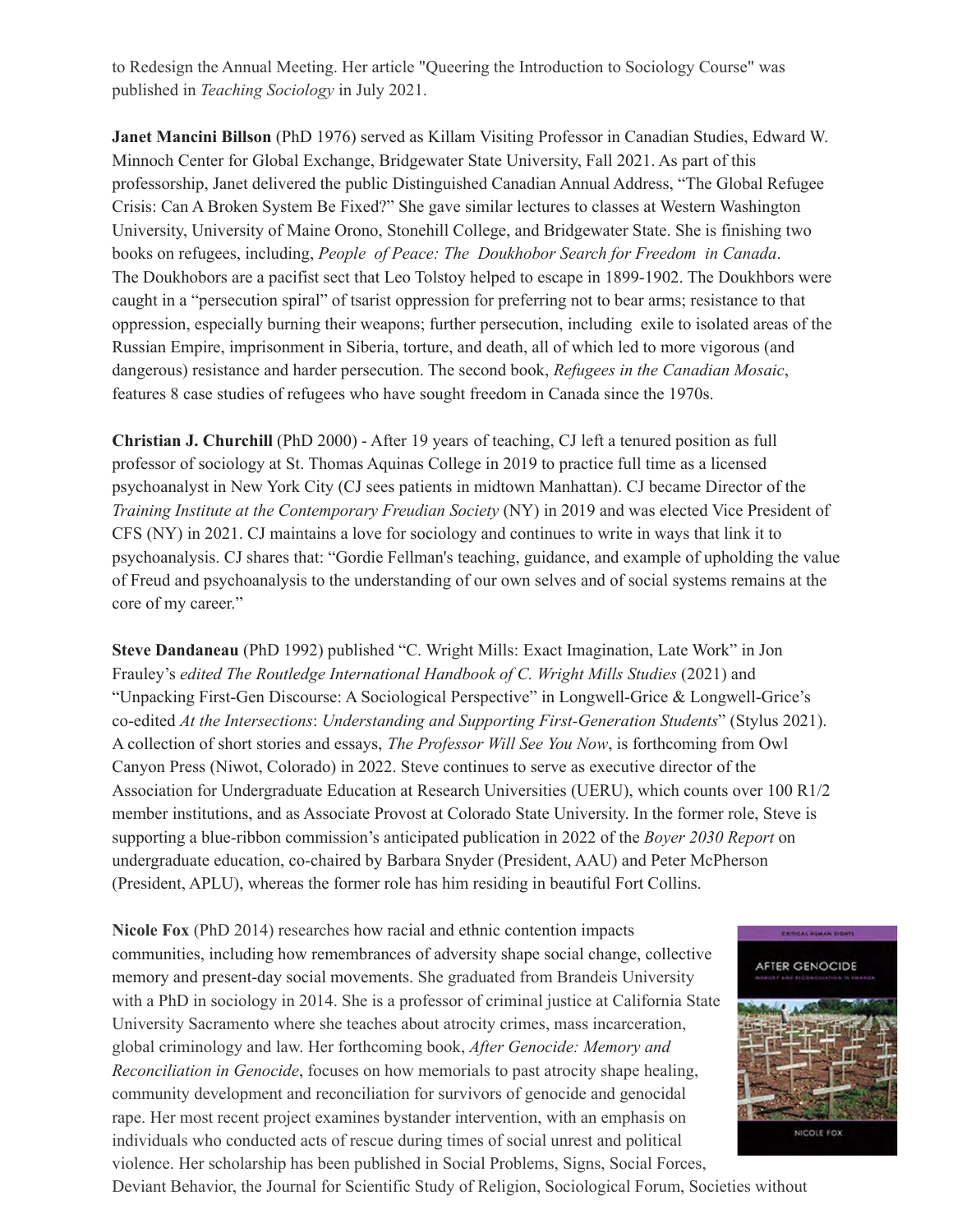borders, among others. Her work has generously been supported by the Harry Frank Guggenheim Grant, the National Science Foundation, Andrew Mellon Foundation, University of New Hampshire's Prevention Innovation Research Center, Society for the Scientific Study of Religion, Society for the Study of Social Problems and the American Sociological Society's Fund for the Advancement of the Discipline and others.

 **Mindy Fried** (PhD 1996) has been juggling a number of exciting projects. Mindy is currently working on Season 2 of The [Shape](http://theshapeofcare.org/) of Care, a podcast about caregiving, and hopes to launch this new season in February or March of 2022. Mindy is also very excited to be working on Our Bodies [Ourselves](https://www.ourbodiesourselvestoday.org/) Today, an online resource which will provide women, girls, and gender-expansive people with up-to-date information about health and sexuality. Her role is to chair an expert panel about aging/growing older, which is curating great material for the online resource. The project is headed up by their very own Amy Agigian, who brought Our Bodies Ourselves over to Suffolk University! In addition, as Co-Executive Director of Hoopla [Productions,](https://www.hooplaproductions.org/) Mindy co-produced an amazing event this fall called [Finding](https://www.hooplaproductions.org/finding-home/) Home: [Immigrant](https://www.hooplaproductions.org/finding-home/) Stories and Music from Boston and Beyond, featuring storytelling, music and dance by 16 talented artists of color. Here's a short [documentary](https://vimeo.com/641650035) about the event! Mindy is hoping to adapt this event in two different Boston neighborhoods. Mindy has also been very active with [Sociologists](https://socwomen.org/) for Women in [Society](https://socwomen.org/) (SWS), an organization that was introduced to her by Shula Reinharz when Mindy was in the Sociology Department at Brandeis. Mindy was just elected Co-Chair of the Career Development Committee of SWS, and from that platform, will be launching a major initiative to support applied sociologists. They will be creating a website portal (that's part of the SWS website), which will include bios of SWS applied sociologists, and video clips of SWS applied sociologists talking about their journey to becoming applied sociologists. They will also include blog posts and podcast episodes created by applied sociologists. If you're interested in joining SWS and getting involved with this fabulous applied initiative, please contact [Mindy](mailto:friedmin58@gmail.com) at [friedmin58@gmail.com.](mailto:friedmin58@gmail.com)

Lew Friedland (PhD 1985) has just retired [\(January](https://journalism.wisc.edu/news/longtime-sjmc-professor-lewis-friedland-retires-after-30-year-career/) 2022) from the University of Wisconsin-Madison School of Journalism and Mass Communication and Dept. of Sociology (affiliated). He is now Vilas Distinguished Achievement Professor, Emeritus. Lew remains active with his research group at the Center for Communication and Civic Renewal, which he co-founded, and is first author on the forthcoming  *Battleground: Asymmetric [Communication](https://www.cambridge.org/core/elements/abs/battleground/99000E0D2648280C6FD9824F26B08FF5) Ecologies and the Erosion of Civil Society in Wisconsin* (Cambridge UP). In retirement, he is continuing his political engagement as a founder of *Win [Wisconsin](https://winwisconsin.org/)*, raising money for the field program of the Dem. Party of Wisconsin. He also worked with the Field Leaders Network and Swing Blue Alliance to develop new grassroots communication strategies. Finally, he continues his work with long-time collaborator Carmen Sirianni on Civic [Green.](https://sites.tufts.edu/civicgreen/) (He is also becoming a working jazz pianist, available for weddings, bar mitzvahs….).

 **Heather Jacobson** (PhD 2006), Professor of Sociology at the University of Texas at Arlington, recently began chairing her department (Sociology and Anthropology). She and colleagues Anika König (Freie Universität Berlin) and Anindita Majumdar (Indian Institute of Technology Hyderabad) were awarded an 18-month Volkswagen Foundation Grant to study the impact of the Covid-19 pandemic on the surrogacy industry in the U.S., Germany, and India. Preliminary thoughts have been published in a short piece in *Medical Anthropology Quarterly* titled, "'Pandemic Disruptions' in Surrogacy Arrangements in Germany, U.S.A., and India during Covid-19." Heather also recently published "The ART Clock: Temporal Limits to Assisted Reproduction" in *Reproductive Biomedicine & Society Online*; "Reprowebs: A Conceptual Approach to Elasticity and Change in the Global Assisted Reproduction Industry" with Anika König in *BioSocieties*; "Commercial Surrogacy in the Age of Intensive Mothering" in *Current Sociology*; "Cross-border Reproductive Care in the United States: Who Comes, Why do They Come, What do They  Purchase?" in *Reproductive Biomedicine & Society Online*; and "Do Embryos have Kinship? Negotiating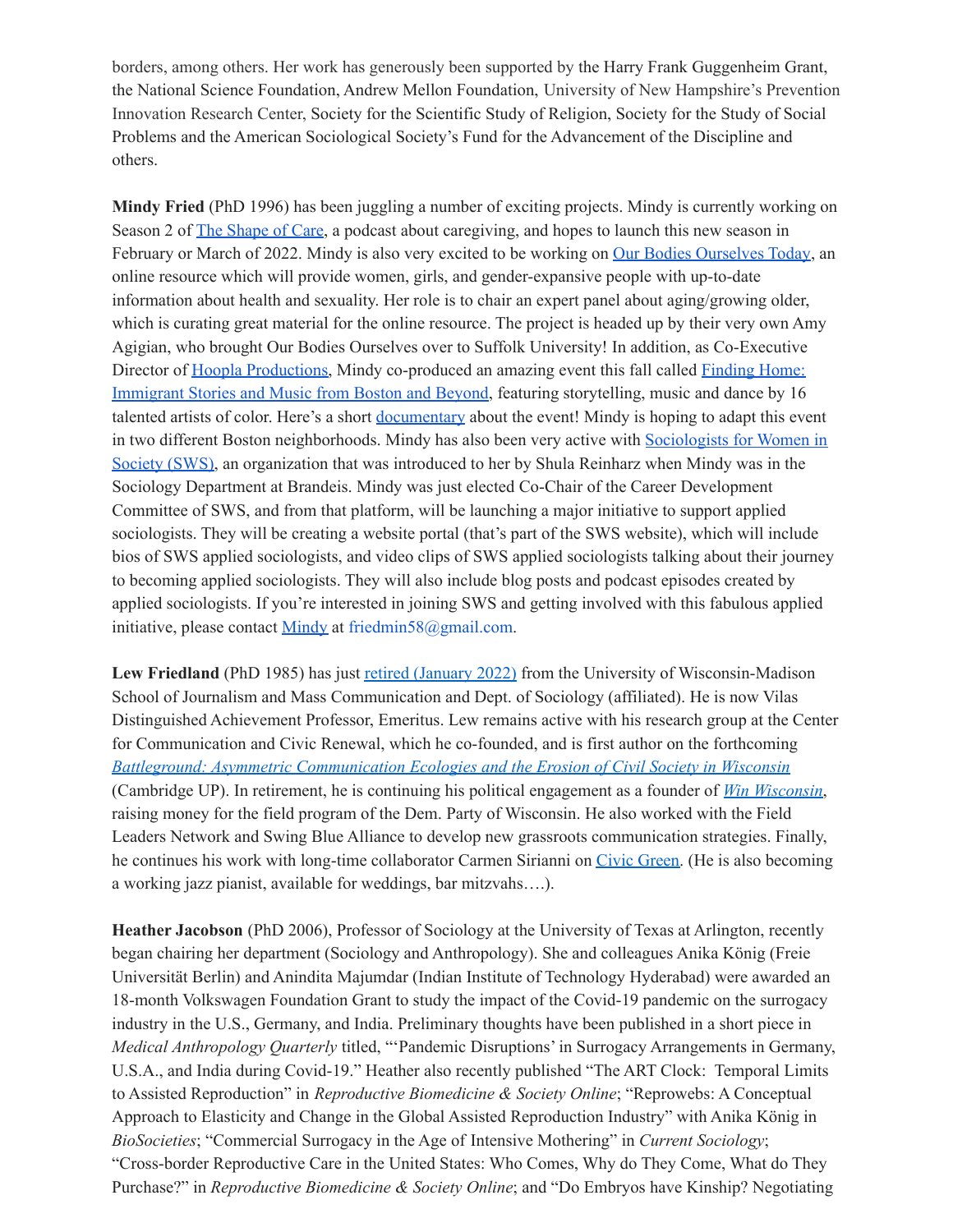Meanings of Relatedness in the Fertility Clinic" in *Adoption & Culture*. This past summer, Heather's work was featured on the North Carolina NPR podcast [Embodied](https://www.wunc.org/show/embodied-radio-show/2021-07-09/embodied-surrogacy-pregnancy-families-surrogate). She is the Book Review Editor for *Adoption Quarterly* and welcomes anyone interested in reviewing books on adoption to reach out!

 **Val Leiter** (PhD 2001) is the Interim Dean of the College of Social Sciences, Policy, and Practice at Simmons University. She is working with Peter Conrad on the 11th edition of *Sociology of Health & Illness: Critical Perspectives* and enjoying the chance to survey recent medical sociology literature. Her research right now focuses on women's health medical devices, and she's just published a paper with three of her students entitled "Pay at the Pump?: Problems with Electric Breast Pumps" in *Social Science & Medicine*.

 **Kimberly Lucas** (PhD 2020) was named Interim Executive Director at *[MetroLab](https://metrolabnetwork.org/) Network* in July 2021. In January of 2022, Kim moved over to Northeastern University to join the faculty at the School of Public Policy and Urban Affairs as a Professor of the Practice of Public Policy and Economic Justice. Kim also joined the Kitty and Michael Dukakis Center for Urban and Regional Policy as Associate Director as well as the Boston Area Research Initiative as Associate Director. Kim has also been named a 2022 Visiting Fellow by the Federal Reserve Bank of Boston

 **Nestor Mijere** (PhD 1986) worked in South Africa from 1990 - 2011. Nestor came back to Zambia in 2012 and joined Zambian Open University. The Zambian Open University has renewed Nestor's contract four times. The Chairman of Nestor's Doctoral Supervisor Committee was George Ross.

 **Karl Pillemer** (PhD 1985), Professor of Human Development at Cornell University received the 2021 Maxwell A. Pollack Award for Productive Aging from the Gerontological Society of America. The award recognizes an individual who has made an "outstanding contribution to increasing the human healthy life span," with a specific emphasis on translating research knowledge into policy or practice

 **Debbie Potter** (PhD 2007) reports that despite (or perhaps because of) the pandemic, the past year has been a busy one. Her manuscript entitled, "Peer Support Specialists and Bourdieu's Theory of Practice: Lay Experts and Recovery in Mental Health Organizations" was published in the September 2021 issue of *Sociological Forum.* An Associate Professor at the University of Louisville, she was recognized by undergraduates as a Student Champion for offering support during the pandemic and was nominated as a Faculty Favorite for 2021. At the end of August, Debbie completed her term as Board member for the Society for the Study of Social Problems. Her application for a Fellowship with the Commonwealth Center for the Humanities and Societies (CCHS) was accepted for the upcoming academic year (2022-23). As part of the Fellowship, she will pursue a project examining synchronous collective traumas among people experiencing the COVID-19 pandemic amidst local struggles for racial justice, entitled, "Community Caregivers and Experiences of Risk, Collective Trauma, and Resilience." Finally, in maintaining work-life balance and realizing YOLO, she and her 10-year-old Border Collie "Dylan" continue to safely compete in dog agility, both locally and nationally. In October, they placed first in their Division (Large-Veteran Dog) at the North American Dog Agility Council (NADAC) Championships.

**Brad Rose** (PhD 1994) continues in his role as an applied sociologist at **Brad Rose [Consulting,](http://www.bradroseconsulting.com) Inc.**, a program evaluation and organization development firm. He also continues in his avocation as an occasional writer of poetry. During 2021, Brad's poetry appeared in *New York Quarterly*, *The American Journal of Poetry, The Midwest Review, Feral: A Journal of Poetry and Art*, and other journals. His poem "Variety" was nominated for the *Best of the Net Anthology* and "Love is Like That" was nominated for  inclusion in *Best Small Fictions Anthology.* In 2022, he will publish two books of prose poetry *No. Wait. I Can Explain*. and *WordinEdgewise*. Brad's poetry [website](http://bradrosepoetry.com/).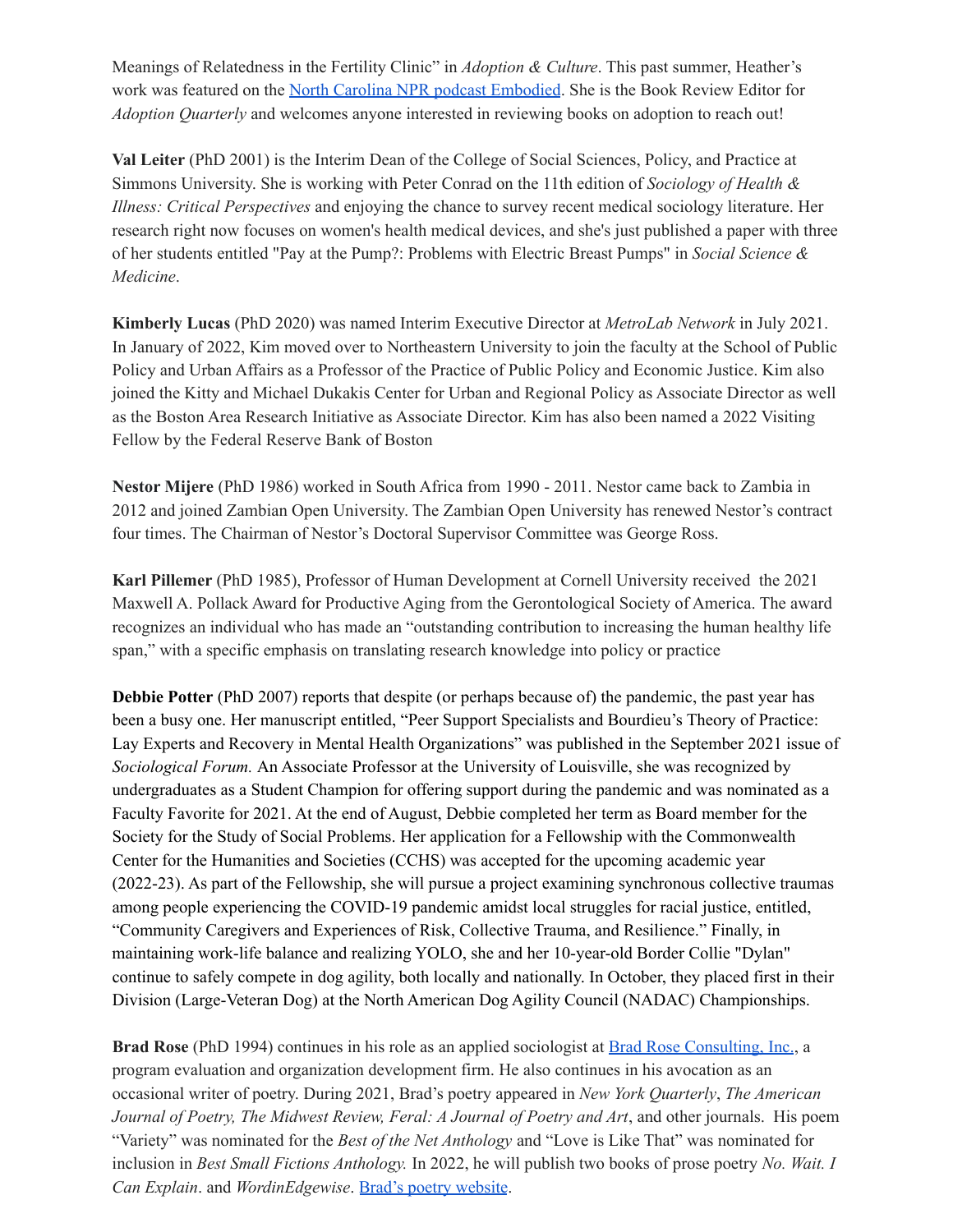**Rubén G. Rumbaut** (PhD 1978, MA 1973) **-** Another year, another newsletter! But this year is not just any year… This fall marked the 50th anniversary of Rubén's arrival at Brandeis as a graduate student in 1971 (that's him with the hair and the beard 50 years ago; and that's also him without the hair or the beard 50 years later). Rubén: "Half a century: where did all the time go? (more importantly, where did all the hair go?!)"



 Rubén has been working on two books: (1) The 5th edition of IMMIGRANT AMERICA: A PORTRAIT (with Alejandro Portes); and (2) LEGACIES OF INCLUSION (with Cynthia Feliciano). In October 2021, Rubén gave the inaugural lecture, "Reflections of an Accidental Sociologist," at San Diego State University's Annual Sociology Lecture Series. Per Rubén: "Call me an apocaloptimist, but two years into a brutal global pandemic, steeped in brutish mass disinformation campaigns and white nationalist fascist spasms, we've kept our eyes on the prize and do our part for a more peaceful, truthful and just world. Sí se puede."

 **Guy Abutbul Selinger** (PhD 2012) - In the last year, Guy was appointed Dean at the College of Management in Israel. *Publications include:*

- ● Abutbul-Selinger Guy and Avraham Shnider. 2021. "The stratified middle class and the formation of ethnic identities" *Ethnicities* doi/10.1177/14687968211025318
- ● Abutbul-Selinger, Guy. 2022. 'Subordinate' by Choice?: Minority Ethnic Identity as Cultural Resource in the Israeli Middle Class. *American Sociologist* (Forthcoming)
- ● Abutbul-Selinger Guy 2021. *The Ethnic Echo in the Israeli Center* (ed.). Carmel Academic Press: Jerusalem. (Forthcoming)
- ● Abutbul-Selinger Guy. 2021. "Introduction." In G. Abutbul-Selinger (ed.) *The Ethnic Echo in the Israeli Center*, Pp. 1-6. Carmel Academic Press: Jerusalem. (Forthcoming)
- ● Abutbul-Selinger Guy and Avraham Shnider. 2021. "The Influence of Spatial boundaries on the Construction of Ethnic Identities in Israel." In G. Abutbul-Selinger (ed.) *The Ethnic Echo in the Israeli Center,* Pp. 48-65. Carmel Academic Press: Jerusalem. (Forthcoming)
- ● Abutbul-Selinger Guy. 2022. "Deconstructing the Liberal Perspective: Understanding the Communitarian Resistance of Betar Jerusalem fans." In G. Abutbul-Selinger (ed.) *The Ethnic Echo in the Israeli Center,* Pp. 113-129. Carmel Academic Press: Jerusalem. (Forthcoming).

 **Miranda Waggoner** (PhD 2011) is currently an associate professor of sociology at Florida State University and a Greenwall Foundation Faculty Scholar in Bioethics. In 2021, she co-edited a special issue of the *Journal of Health and Social Behavior* on "Findings, Challenges, and Future Directions in Medical Sociology", and she was co-author on a piece in *The American Journal of Bioethics* with Ashley Rondini and Rachel Kowalsky titled "Addressing Meso-Level Mechanisms of Racism in Medicine". Also in 2021, she concluded her term as secretary/treasurer for the medical sociology section of ASA and was elected to the council of the ASA Section on Body & Embodiment. She very much hopes to get to see some of her Brandeis friends as conferences resume in person, hopefully soon!

 **Dana Zarhin** (PhD 2013) published an article titled, "Sleep, Body Work, and Bodily Capital: Sleep Discourse in the Magazines Men's Health and Women's Health" in *Sociology of Health and Illness.* Another article, titled "Co-Sleeping with Partners and Pets as a Family Practice of Intimacy: Israeli Couples' Narratives of Creating Kinship" is forthcoming in *Sociology*— *The Journal of the British Sociological Association.* Dana's co-authors on this article are her BA students, Alexandra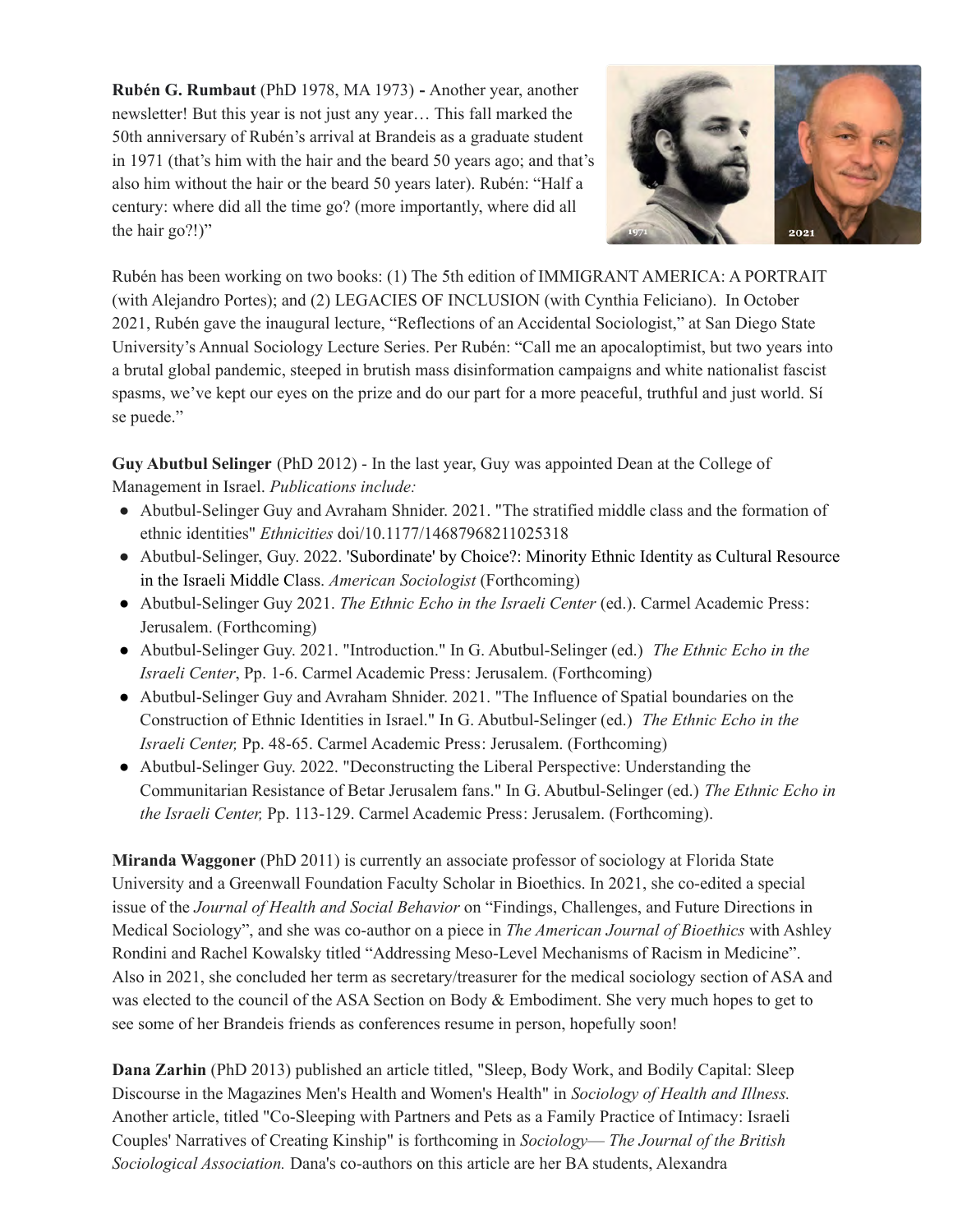Karanevsky-Samnidze and Moriah Aharon, who collected the data. Dana also presented her article, "You have to do something": Snoring, accountability, and the emergence of agency" at the *British Sociological Association* (BSA) annual conference.



#### **Sociology BA and Masters Alumni**

 **Joshua Basseches** (BA 2012) has accepted a tenure-track position as the Flowerree Assistant Professor of Public Policy and Environmental Studies at Tulane University.

 **Nancy Foner** (BA 1966), distinguished professor of sociology at Hunter College and the Graduate Center, City University of New York, has a new book out: *One Quarter of the Nation: Immigration and the Transformation of America*, published by Princeton University Press (February 2022).

 **Herbert Gamberg** (BA 1955) received a BA from Brandeis and then a PhD in Sociology from Princeton. Herb taught at the University of Pennsylvania in 1960-61, then a research professorship at University of Illinois from 1961 to 1965, after which Herb came to Dalhousie University in Halifax, Nova Scotia. Herb retired from Dal as a full professor in 1998, but continued to teach for a number of years. Herb has dual Canadian/US citizenship. Herb and his wife, also a Brandeis graduate, have returned to Brandeis for many reunions. In a recently published book with two ex-students, called *Marxism After Marx*, Herb attempted to cover the variations in politically active Marxism since the founders of the Marxist outlook. They are now working on a second book about how the writers came to this outlook and what they think of Marxism in the present.